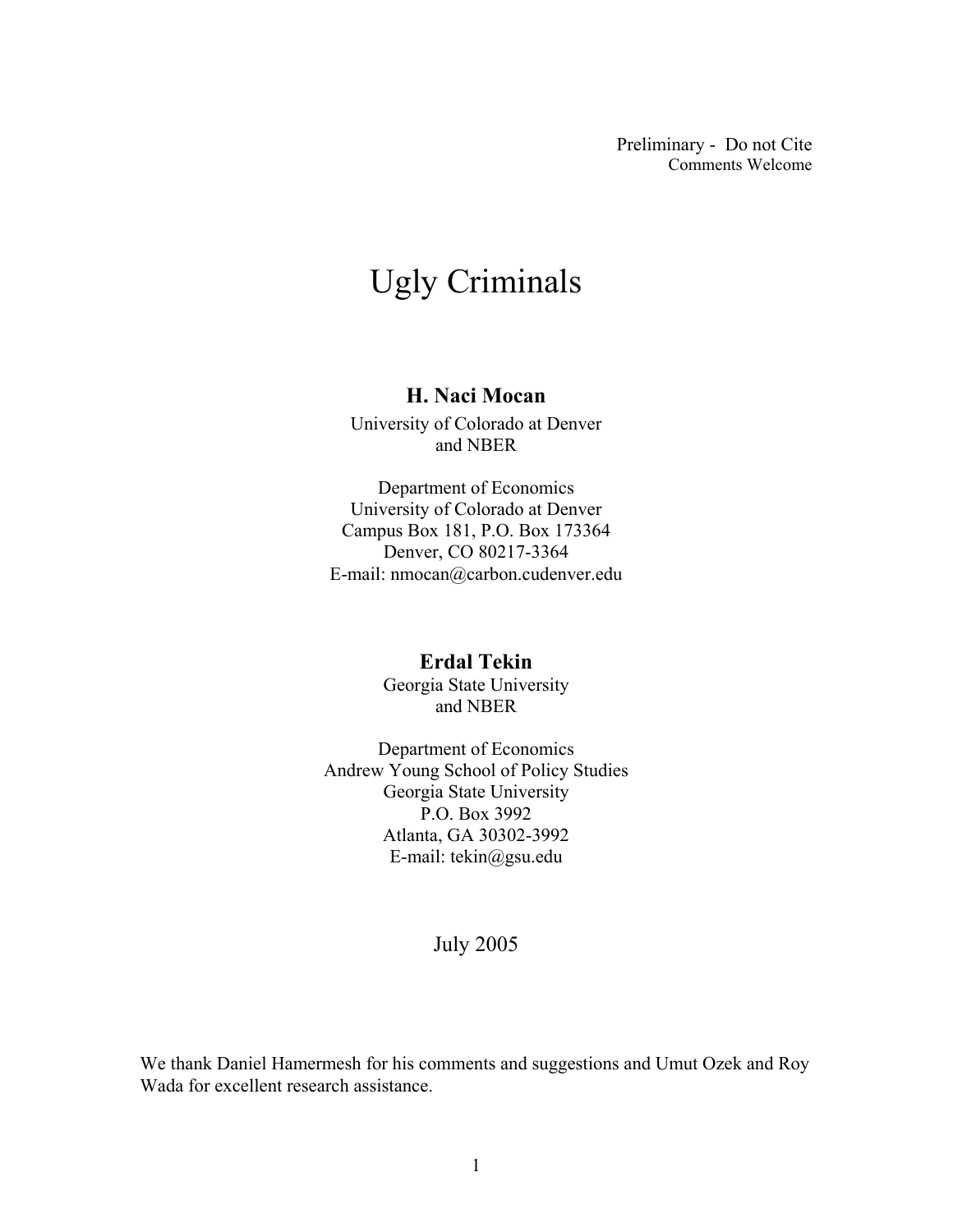#### **Ugly Criminals**

 *"I am too ugly to get a job" A Miami man's statement in 2003 as to why he committed the robberies.* 

#### I. Introduction

It has been shown that beauty is positively related to earnings in the labor market (Hamermesh and Biddle 1994, Biddle and Hamermesh 1998, Harper 2000, Hamermesh, Meng and Zhang 2002, Mobius and Rosenblat forthcoming). It has also been shown that better-looking people sort themselves into occupations and sectors within occupations where there exists an earnings premium on beauty (Hamermesh and Biddle 1994, Biddle and Hamermesh 1998). These findings provoke a question as to the relationship between beauty and criminal activity of individuals. Criminal activity is a labor market choice made by rational agents, where the decision to engage in crime is made by comparing the financial rewards from crime to those obtained from legal work, and by taking into account the probabilities of apprehension and conviction, and the severity of punishment (Becker 1968, Ehrlich 1973, Block and Heineke 1975, Mocan, Billups and Overland 2005). If beauty commands a positive earnings premium in the legal labor market, all else the same, sorting of less attractive people to the criminal sector is to be expected.

In this paper we provide evidence to indicate that beauty has an impact on the extent of criminal activity of individuals. Unattractive people commit more crime in comparison to average-looking people, and beautiful people commit less crime in comparison to average looking people. This relationship holds for being detained, arrested, or convicted as well as for a number of self-reported criminal activity measures. The link between beauty and criminal activity seems to be more robust and larger in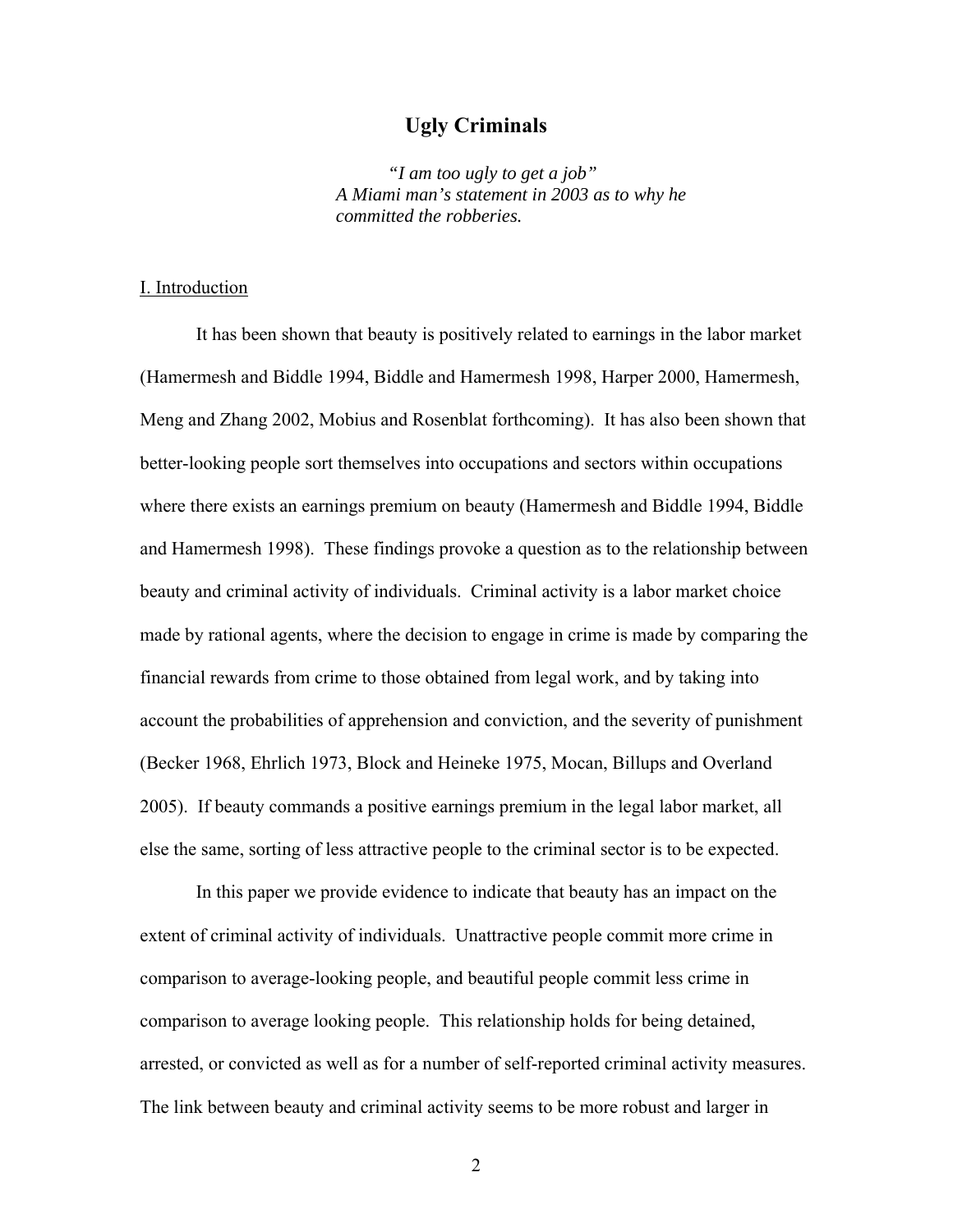magnitude for females than males. We also find some evidence for sub-occupational sorting within criminality for females. That is, unattractive females are more likely to sort themselves into robbery and assault than theft because unattractiveness may serve as a benefit by increasing the ability to instill terror on the victims. Finally, we find some evidence to support that attractive females receive favorable treatment from the criminal justice system. No unfavorable treatment is detected for unattractive individuals.

#### II. Analytical Framework

Standard economic models of crime suggest individuals engage in crime, based on a comparison of the expected utility from criminal activity to the utility associated with legal work. Specifically, let the expected utility of the individual in the criminal sector be

$$
E[U(W)] = (1-p) U(W_{cr}) - pU(W_a), \qquad (1)
$$

where  $W_{cr}$  is the earning in the criminal sector when criminal activity is successful,  $W_a$ stands for the earnings if criminal activity is unsuccessful (i.e. the person is apprehended), *p* stands for the probability of apprehension, U represents utility, and E is the expectations operator.  $W_a \ll W_{cr}$  because there are monetary losses associated with apprehension and punishment, and psychic and reputational costs are monetized in Wa. The individual engages in crime if

$$
(1-p(B))U(W_{cr})-p(B)U(W_a) > U(W_l),
$$
\n<sup>(2)</sup>

where W<sub>l</sub> represents earnings in the legal sector, which are determined as follows:

$$
W_l = \gamma B + \beta X,\tag{3}
$$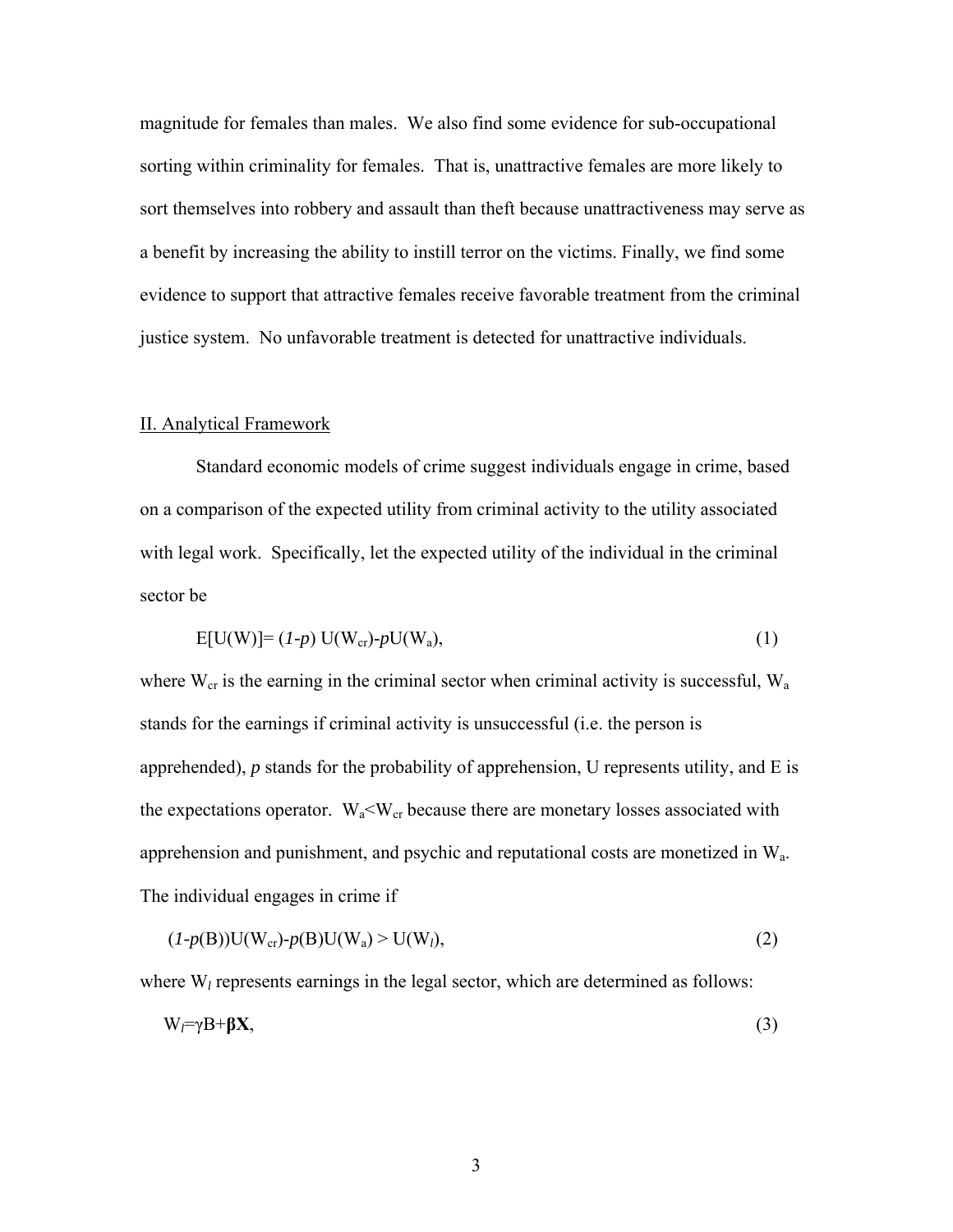where **X** is a vector of standard human capital determinants of labor market earnings, and B stands for an indicator of beauty. If  $\gamma$  >0, then beauty commands a premium in the labor market. Put differently, individuals who are not good looking, face an earnings penalty in the legal labor market. In that case, the right-hand side of the inequality in (2) will be smaller for these individuals, which makes them more likely to participate in the criminal sector in comparison to good looking individuals. Note that appearance may also enhance expected utility in the criminal sector. For example, beauty can increase criminal opportunities if good looks distill trust, which implies  $dW_{cr}/dB>0$ . Also good looks may reduce the probability of apprehension and conviction  $(dp(B)/dB<0)$  (Efran 1974, DeSantis and Kayson 1997). In that case, good looking people would have an advantage in both legal and criminal sectors, and the net impact of beauty on crime could be ambiguous. However, for most types of crimes, the effect of being attractive on criminal earnings ( $W_{cr}$ ) is likely to be zero or small.<sup>1</sup>

 If the premium to utility (of beauty) in the criminal sector is zero or less than the premium in the labor market, this would result in a sorting of more attractive individuals into the labor market and less attractive ones into the criminal sector. The source of the return to attractiveness in the labor market is an empirical matter and has been investigated in the literature (Hamermesh and Biddle 1994, Biddle and Hamermesh 1998, Harper 2000, Hamermesh, Meng and Zhang 2002). Possible explanations tested in these studies include employer, customer discrimination, and statistical discrimination. Furthermore, if the part of the premium to beauty in the labor market results from a differential treatment by the employers, one would expect a higher concentration of

 $\overline{a}$ 

 $1$  One can argue that in some types of crimes, such as financial fraught, attractiveness may be an advantage by helping the criminals gain trust of their victims. However, financial fraud is not among the crime types analyzed in this paper.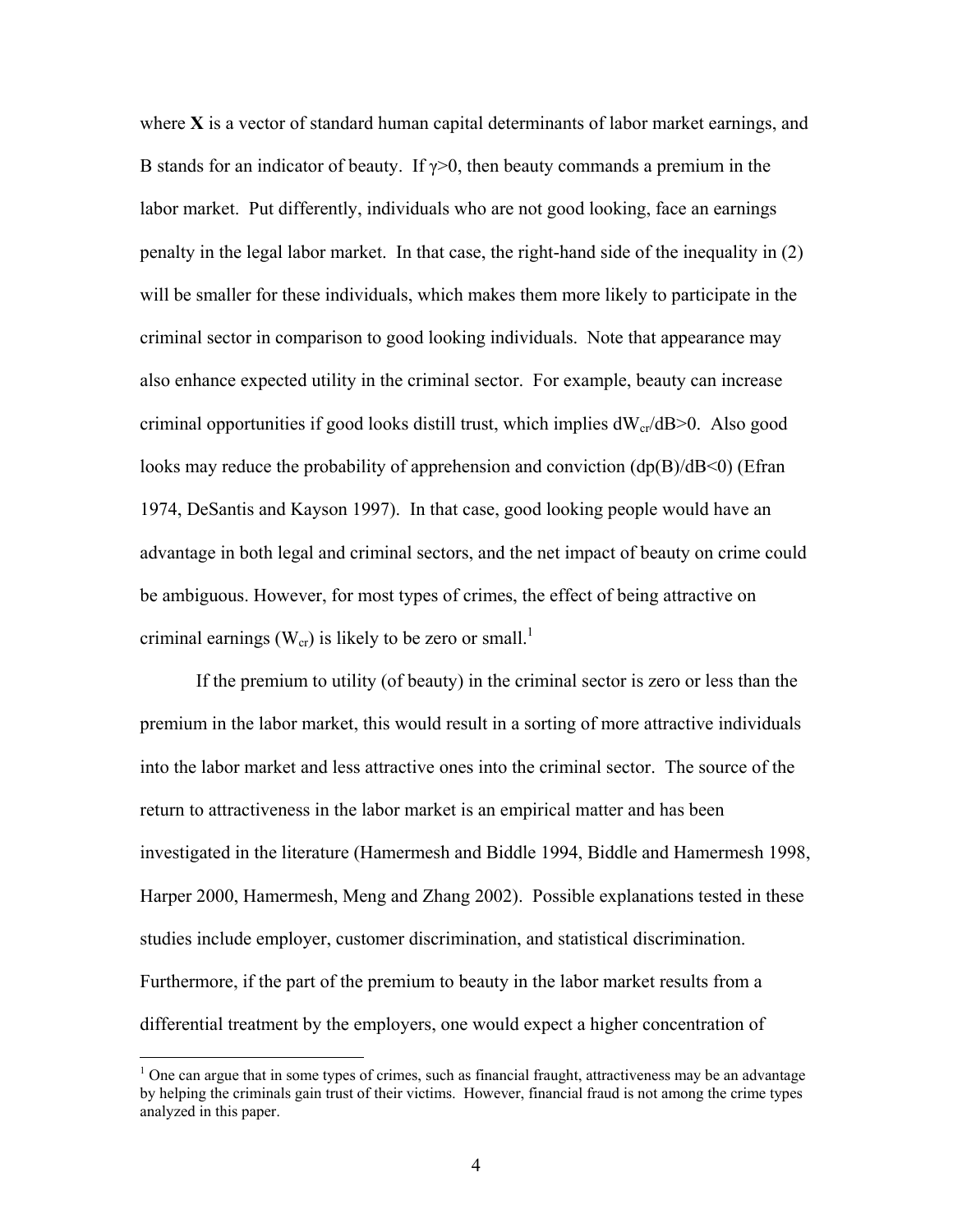unattractive individuals in the self-employment sector.<sup>2</sup> To the extent that it is reasonable to assume that most criminals are self-employed, this would again increase the sorting of unattractive individuals into the criminal sector and attractive individuals into the legal labor market.<sup>3</sup> Then the average level of beauty would be higher in the labor market than it is in the criminal sector. It must be noted that sorting into different sectors based on attractiveness is likely to be incomplete, i.e., both attractive and unattractive individuals are likely to be found in both sectors (Hamermesh and Biddle 1994). For example, unattractive individuals who are endowed with a relatively high level of human capital may choose the labor market where attractiveness is rewarded and/or unattractiveness is penalized. Likewise, attractive individuals who are endowed with a relatively low level of human capital may choose the criminal sector even though attractiveness brings little in the criminal sector compared to the labor market. However, it is possible that unattractive individuals might experience unfavorable treatment during the pre-labor market period of their lives, which may cause them to be endowed with less and less quality human capital when they reach adulthood. For example, physically attractive individuals may be liked better by their peers, teachers, and even possibly their parents (Cialdini 1984, Galluci and Meyer 1984, Feingold 1992). To sum up, individuals sort themselves into sectors where they are rewarded more for their attractiveness or penalized less for their unattractiveness.

Empirical crime supply functions take the following form (Grogger 1998, Levitt 1998, Corman and Mocan 2000, Mocan and Gittings 2005, Mocan and Rees 2005):

<sup>&</sup>lt;sup>2</sup> In the context of the choice between criminal sector and labor market, customer discrimination would have the same effect as the employer discrimination.

<sup>&</sup>lt;sup>3</sup> For a more detailed discussion on the process of sorting into different sectors, see Biddle and Hamermesh (1998).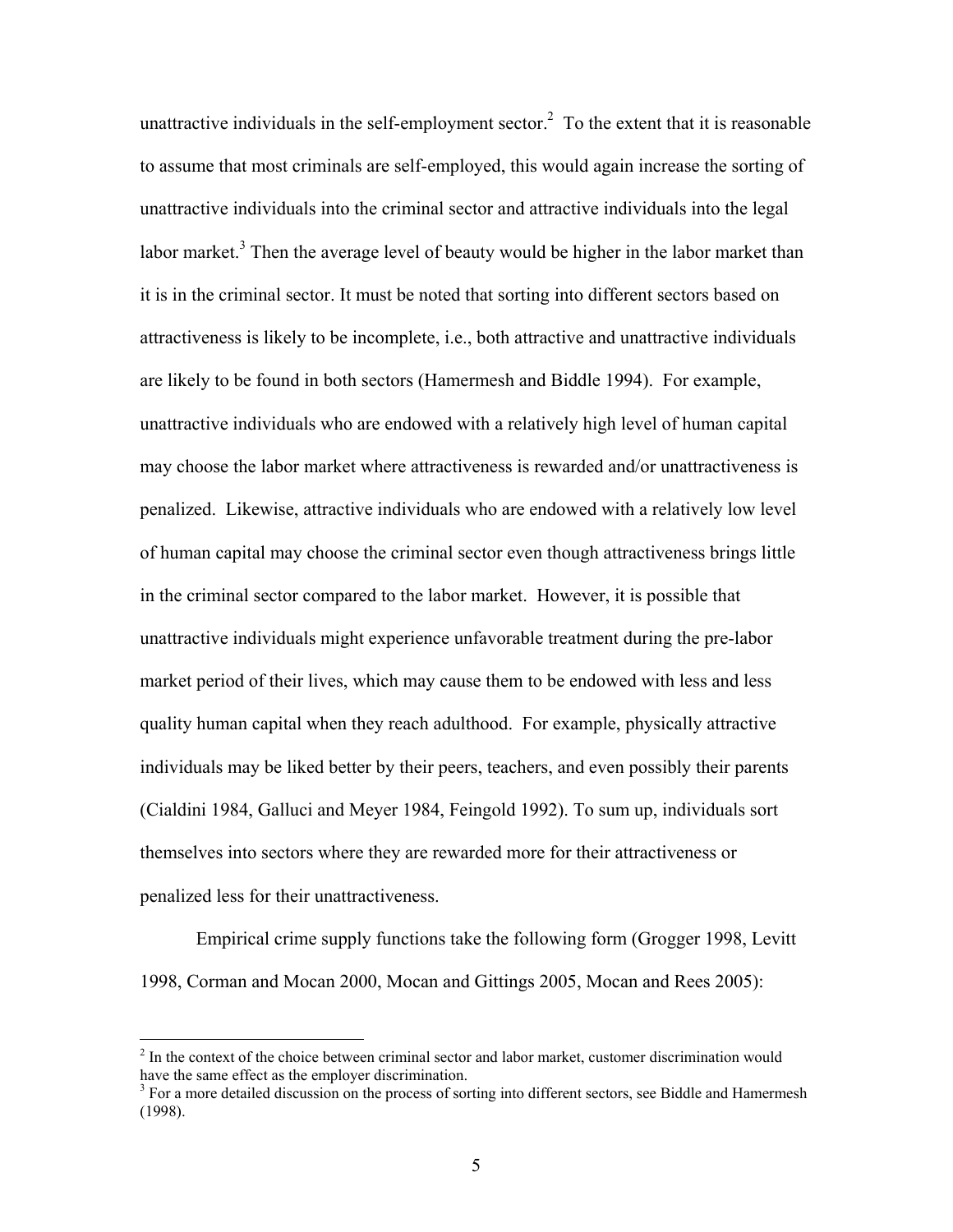$$
CR_i = f(X_i, A, W_l, K_i), \qquad (4)
$$

where  $CR_i$  stands for a measure of the extent of the criminal activity of the i<sup>th</sup> individual, *Xi* represents the characteristics of the person such as age, gender, race and ethnicity and religious beliefs. *A* stands for deterrence variables such as the arrest rate and the size of the police force,  $W_l$  represents the extent of legal labor market opportunities available to the individual, such as the pertinent wage rate.  $K_i$  stands a vector of family and contextual variables that may influence criminal participation. Replacing  $W_l$  in (4) by its determinants depicted in (3) gives

$$
CR_i = g(X_i, A, B_i, K_i), \qquad (5)
$$

We will estimate variations of equation (5) to investigate the impact of beauty on criminal participation.

#### III. Data

The data used in the analyses are drawn from the three waves of the National Longitudinal Study of Adolescent Health (Add Health). $<sup>4</sup>$  The first wave of Add Health</sup> was administered between September 1994 and April 1995 to 20,745 nationally

<sup>&</sup>lt;sup>4</sup> The Add Health project is a program project designed by J. Richard Udry (PI) and Peter Bearman, and funded by grant P01-HD31921 from the National Institute of Child Health and Human Development to the Carolina Population Center, University of North Carolina at Chapel Hill, with cooperative funding participation by the National Cancer Institute; the National Institute of Alcohol Abuse and Alcoholism; the National Institute on Deafness and Other Communication Disorders; the National Institute on Drug Abuse; the National Institute of General Medical Sciences; the National Institute of Mental Health; the National Institute of Nursing Research; the Office of AIDS Research, NIH; the Office of Behavior and Social Science Research, NIH; the Office of the Director, NIH; the Office of Research on Women's Health, NIH; the Office of Population Affairs, DHHS; the National Center for Health Statistics, Centers for Disease Control and Prevention, DHHS; the Office of Minority Health, Centers for Disease Control and Prevention, DHHS; the Office of Minority Health, Office of Public Health and Science, DHHS; the Office of the Assistant Secretary for Planning and Evaluation, DHHS; and the National Science Foundation. Persons interested in obtaining data files from The National Longitudinal Study of Adolescent Health should contact Add Health Project, Carolina Population Center, 123 West Franklin Street, Chapel Hill, NC 27516-2524 (email: addhealth@unc.edu).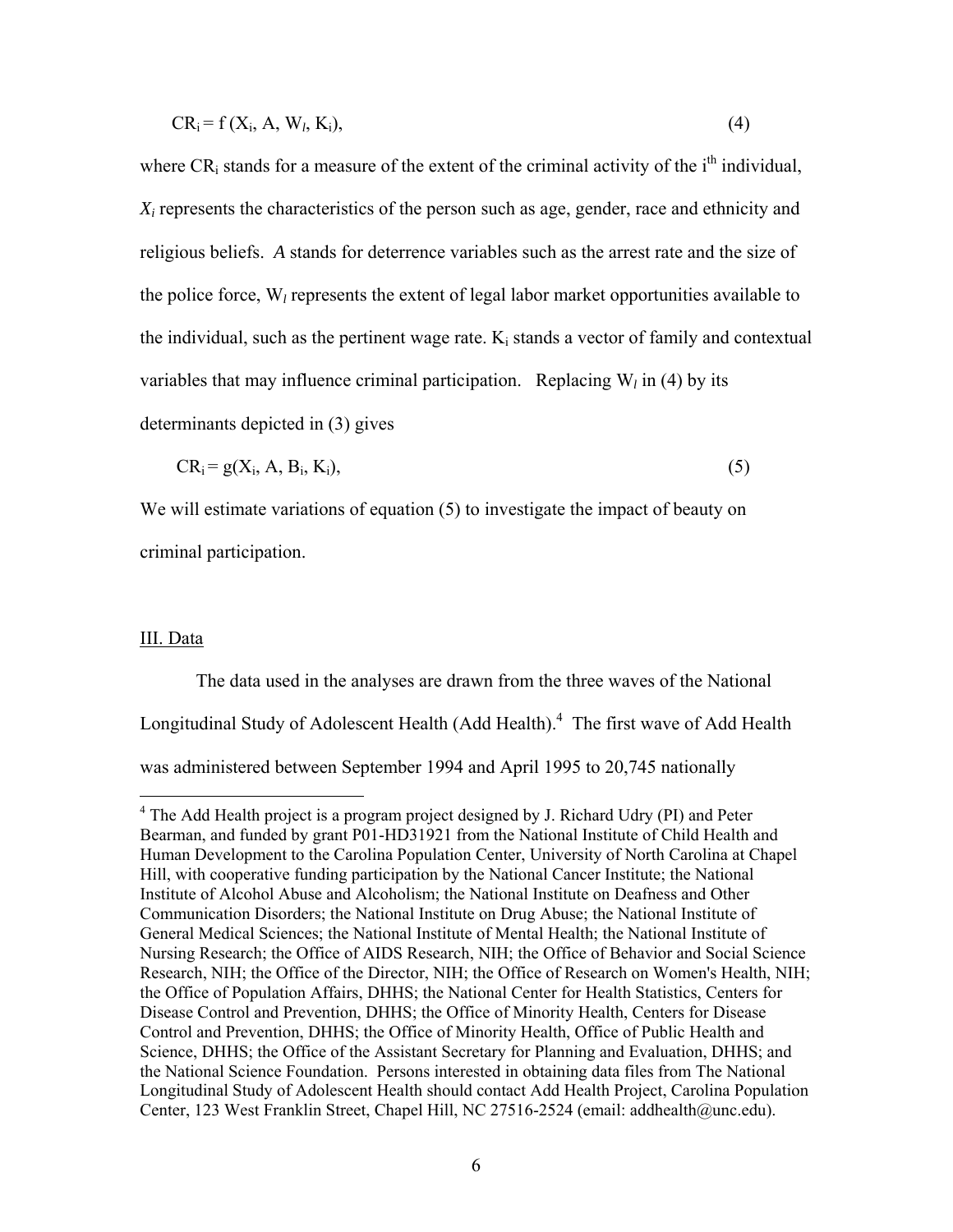representative set of adolescents in grades 7 through 12. An in-school questionnaire was given to every student who attended one of the sampled 132 U.S. schools on a particular day during the period between September 1994 and April 1995. A random sample of approximately 200 adolescents from each high school/feeder school pair was selected for in-home interviews. The adolescents are interviewed for the second time in 1996 for Wave II, and for the third time between August 2001 and April 2002 for wave III. We employ the data from Wave III, where the individuals are in the age range of 18 to 26. The number of individuals interviewed in Wave III is 15,197.

The respondents were asked whether they had committed any of the following acts in the 12 months prior to the interview date: robbery, burglary, assault, selling drugs, damaging property, and theft. Survey administrators took several steps to maintain data security and to minimize the potential for interviewer or parental influence. First, respondents were not provided with any printed questionnaires. Rather, all data were recorded on laptop computers. Second, for sensitive topics, such as delinquent behavior, the respondents listened to pre-recorded questions through earphones and entered their answers directly on the laptops.<sup>5</sup> Mocan and Tekin (2004) shows that rates of risky behaviors reported in Add Health, such as crime and illicit drug use are comparable to those in other national sources.

At the end of the each interview, the interviewer filled out a short survey marking his/her opinions on several characteristics of the respondent. To gauge the level of beauty of the respondents, the interviewers were asked the following question: "How *physically* attractive is the respondent?" The possible answers include: 1) very unattractive 2)

 $\overline{a}$ 

 $5$  For less sensitive questions, the interviewer read the questions aloud, and entered the respondent's answers.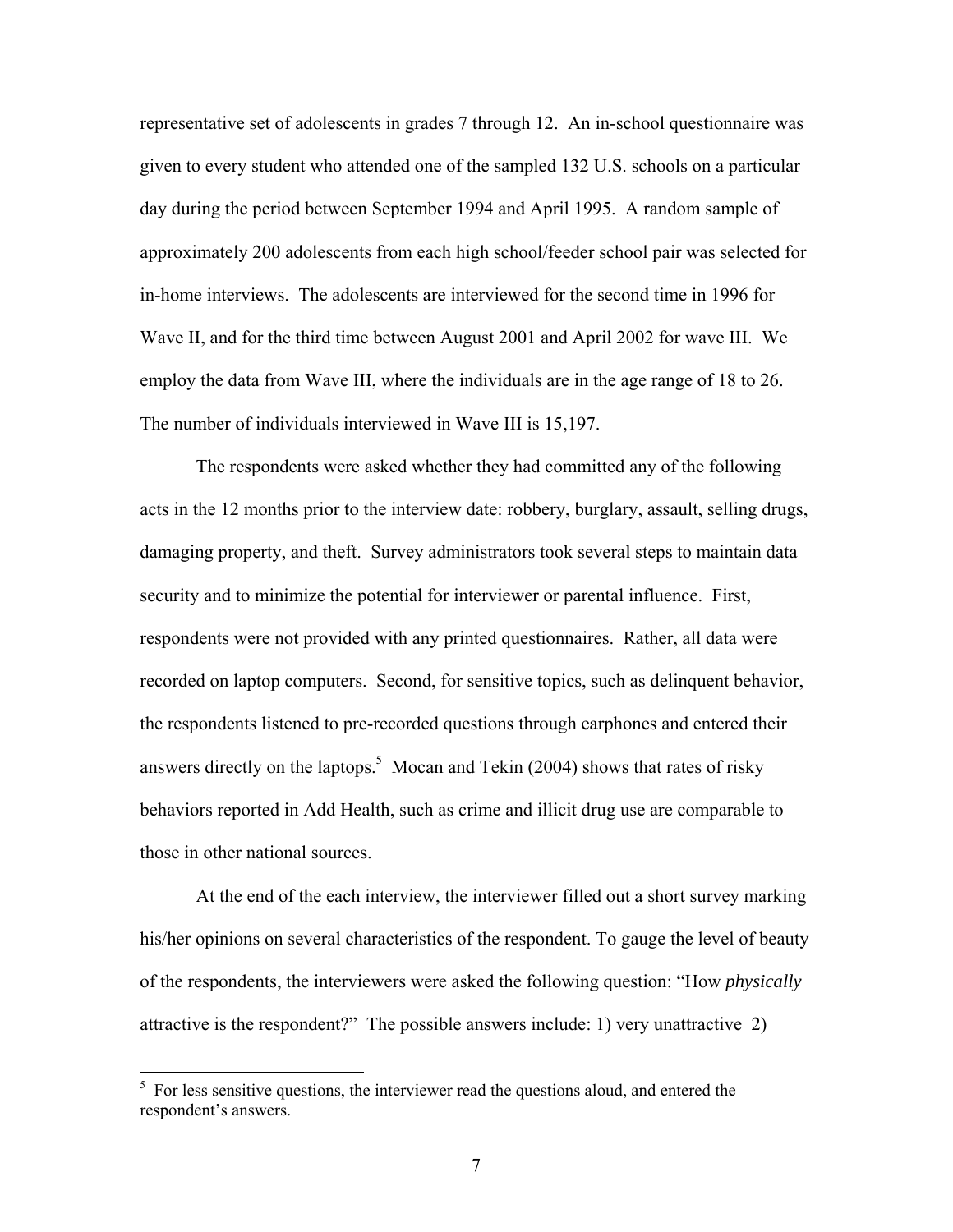unattractive 3) about average 4) attractive 5) very attractive. Table 1 shows the distribution of beauty ratings among respondents in the third wave when the respondents are in the age range of 18-26. Among both males and females, about 7 percent of respondents were rated as being either very unattractive or unattractive by the interviewers. Roughly half of the full sample is rated as either attractive or very attractive. The proportion rated as attractive or very attractive is higher for the female sample than the male sample. This is consistent with the samples from other studies (e.g. Hamermesh and Biddle 1994). Furthermore, the rating of females seems to be more dispersed around the average category. This is also common in other studies and is consistent with the socio-psychological literature which suggests that women's appearances generate stronger reactions (both negative and positive) then men's (Hatfield and Sprecher 1986). The ratings in our sample are somewhat more skewed toward being more beautiful than both the Canadian and the U.S. samples used in Hamermesh and Biddle (1994). However, this is not a problem since the samples are drawn from different age groups and from different points in time, i.e., it is really not meaningful to expect very similar distributions.

The beauty question was asked in the first two waves as well. Evaluations were provided by different interviewers. Eight-five percent of the sample were assigned either the same exact rating (on a scale from 1 to 5) in at least two of the three surveys. Seventy-five percent of the individuals in the sample were either assigned the same rating in each of the three waves by different interviewers, or were given the same rating in any of the 2 of the 3 waves and were off by one in the other wave. This is a high degree of consistency across evaluators and time periods, especially because six years have lapsed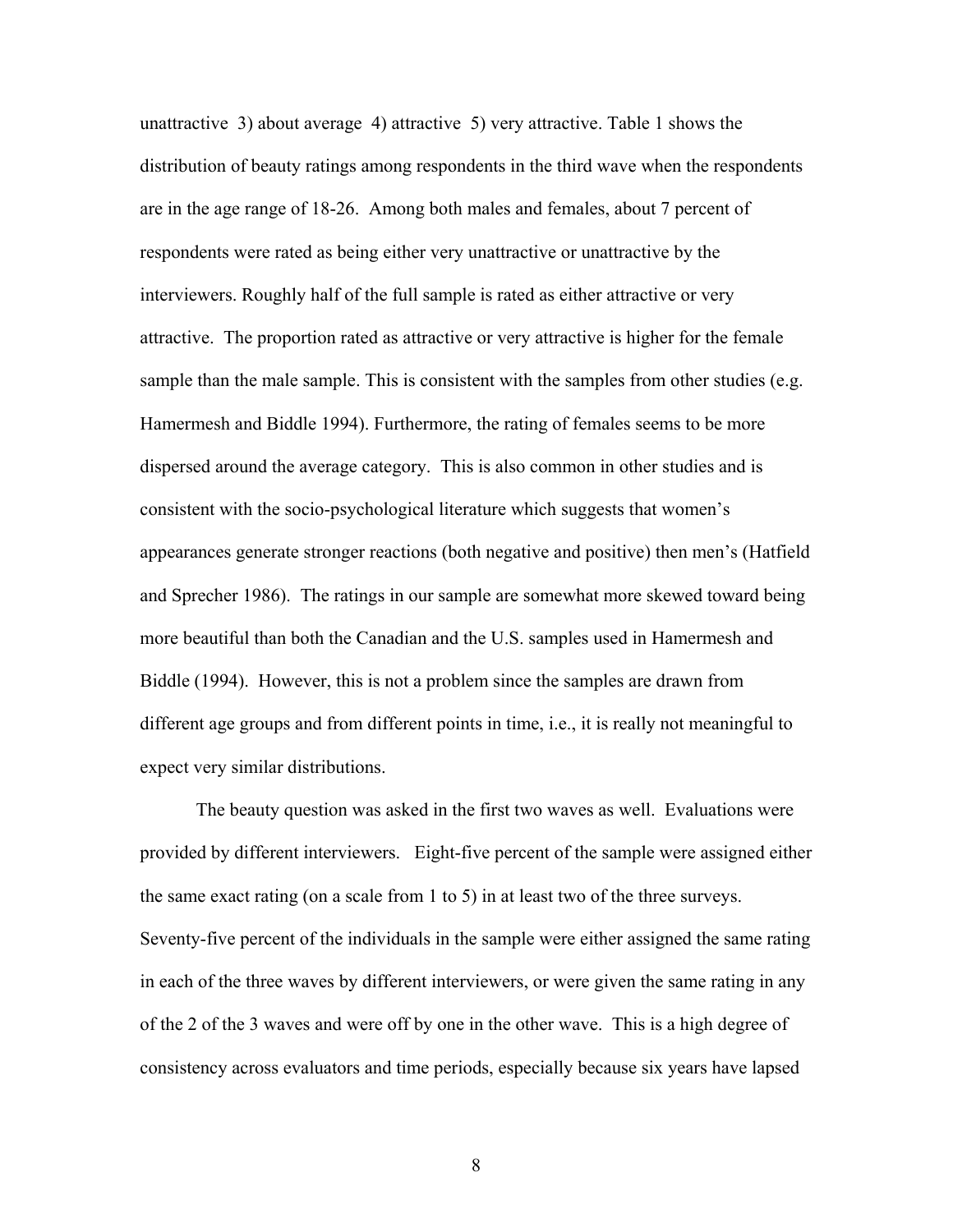between the first wave and the third wave, and also because the individuals transitioned from childhood to adulthood during this time period.

Table 2 presents the descriptive statistics of the data obtained from the third wave when the respondents are in the age range of 18-26. The variables that measure the extent of criminal activity are listed in the top section of the table. The top three variables contain information about the behavior of the individual as well as the behavior of the criminal justice system. These are indicators for whether the individual was ever arrested, convicted, or detained in the past. Other indicators of criminal activity are selfreported involvement in robbery, burglary, assault, selling drugs, theft and damaging property. We also construct an aggregate crime indicator indicating whether the individual committed theft, burglary, robbery, assault or damaged property in the past 12 months. Later in the paper, we also investigate the link between looks and wages and sores on an aptitudes test to provide additional evidence why attractive individuals are more likely than unattractive ones to sort themselves into the labor market while the opposite is expected for sorting into the criminal sector.

A natural way to construct variables to represent beauty would be to choose a three-category distinction among above average (categories 4 and 6), average (category 3), and below average (categories 1 and 2). However, this classification would result in about half of our sample lumped into the above average category. Instead, we assign two dummy variables to capture the degree of beauty: *Very Attractive* and *Unattractive*. Very Attractive captures the individuals who received the highest rating of 5, and Unattractive includes those who received 1 or 2. The control group consists of those who have received a rating of 3 (about average) or 4 (attractive). To see the sensitivity of our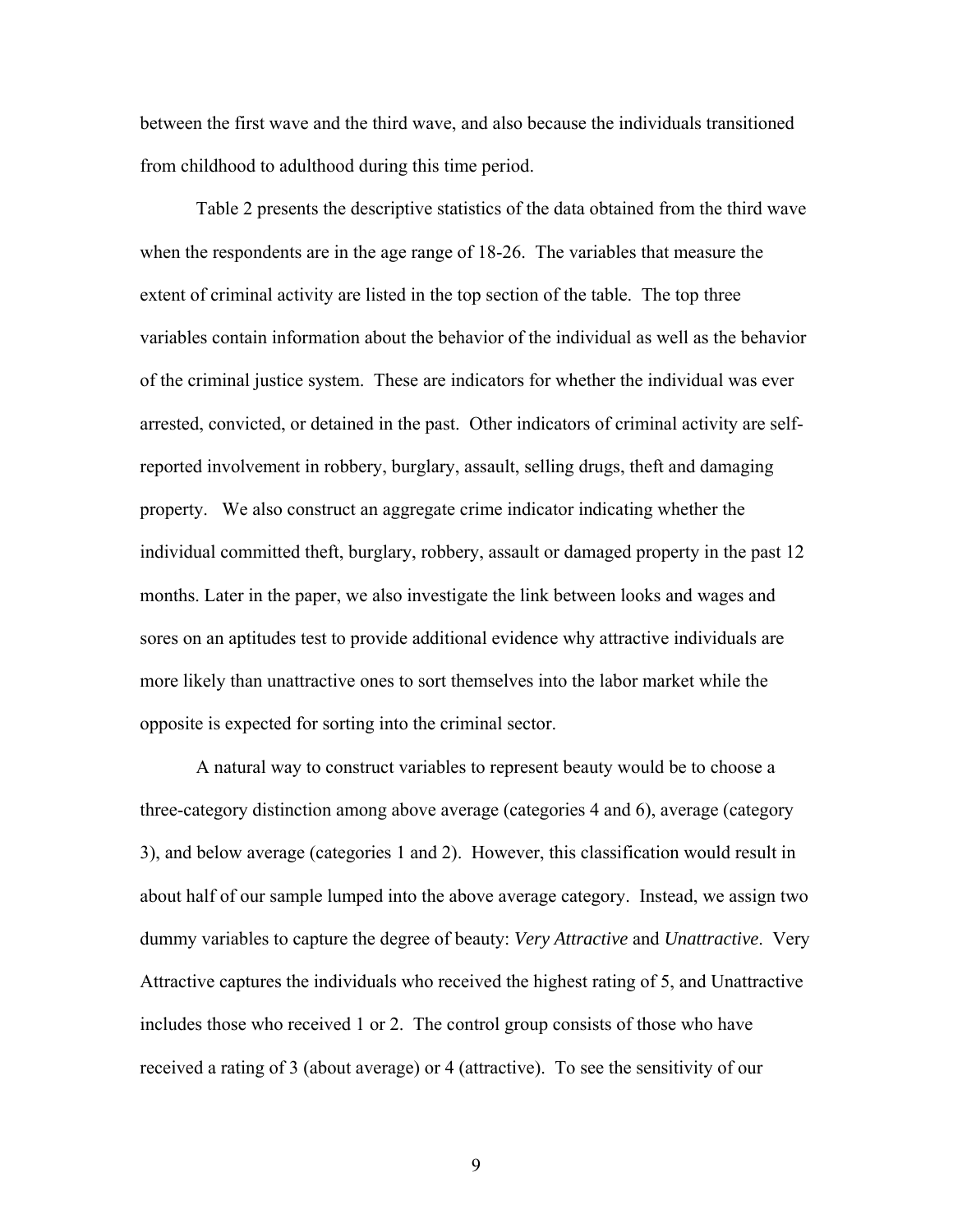results to assigning category 4 or attractive individuals into the middle (average) category, we also present results from a four-category distinction which include separate dummies for very attractive (category 5), attractive (category 4), and below average (categories 1 and 2).

Personal characteristics of the individual are age, race and ethnicity, non-wage income, self-reported health status, whether he/she was born in the United States, and religious affiliation. These variable attempts to control for attributes of the individuals that may influence their propensity toward criminal behavior. We also control for a rich set of socio-economic background variables, which include family and parent attributes that are also potentially significant determinants of the behavior of the individual. Specifically, we control for such characteristics as the mother's education, whether the family was in welfare, whether the father is biological or stepfather, the age of the mother at birth, whether the father was in jail, and birth weight. We retained individuals with missing data on "control" variables by creating categories for those missing data.

The definitions and descriptive statistics of the variables are presented in Table 2. Eleven percent of the sample indicated that they had been arrested at least once and about 6 percent indicated that they had been convicted of a crime in a juvenile or adult court. A little less than 20 percent of the sample was ever questioned or detained by the police for suspicious activities. The percentage committed burglary or robbery are about 2 percent each. About nine percent said they had damaged property and 8 percent said they had assaulted somebody else. The percentage committed theft and sold illicit drugs are 3.3.percent and 7.4 percent, respectively. More than 17 percent of our sample indicated that they had committed burglary, theft, robbery, assault, or property damage in the past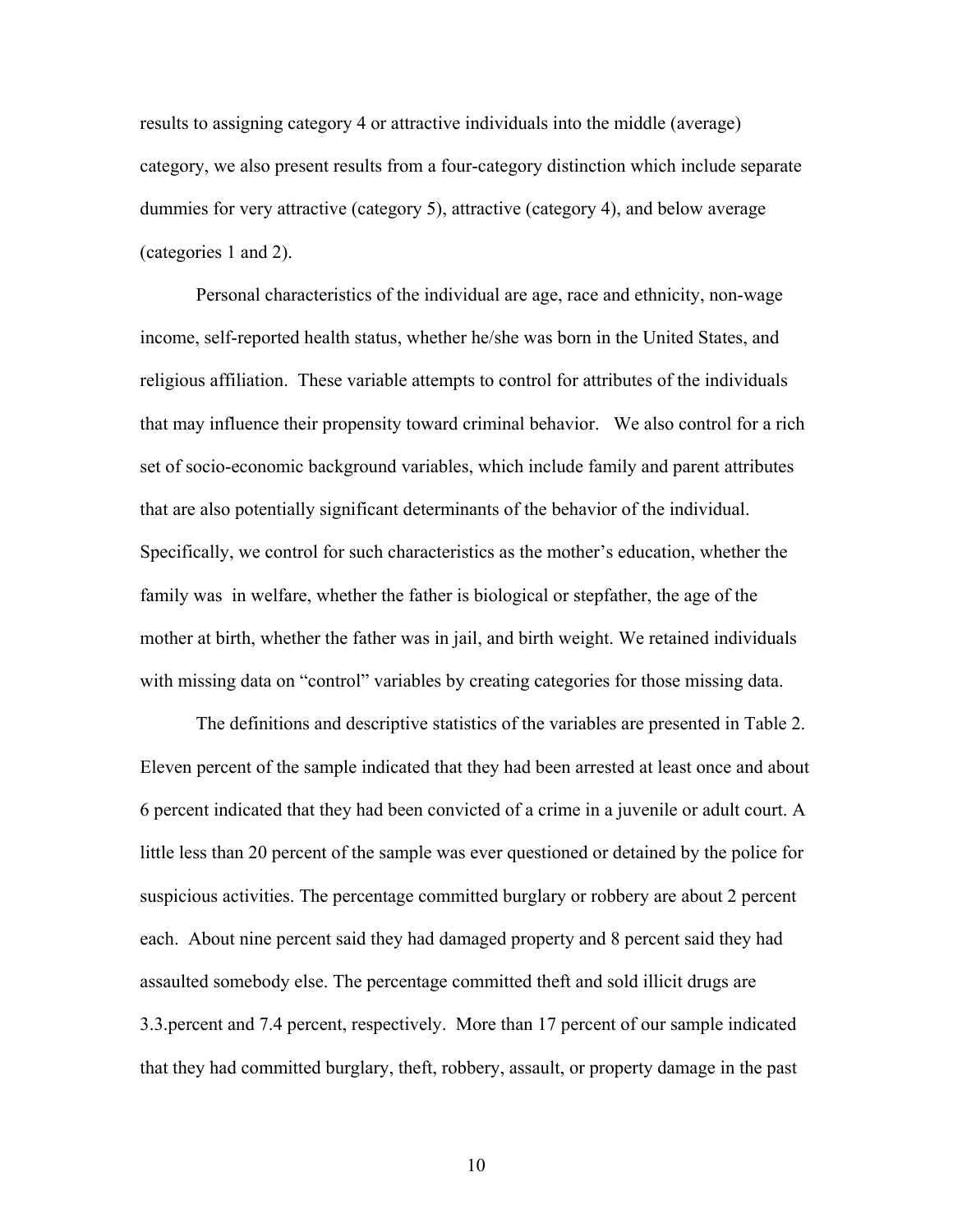12 months. The means for other covariates are presented at the bottom panel of Table 2 and are largely consistent with those usually found in other studies.

#### IV. Results

Table 3 presents the results for the association between looks and criminal behavior for females and males separately. The reported coefficients are obtained from linear probability models. Robust standard errors are in parentheses. Despite the small variation in some of our outcome measures, estimation of probit regressions generated almost identical marginal effects. The table reports the results from three specifications. Model (I) includes no controls variables. Model (II) includes personal characteristics of the individual in addition to the level of beauty. These are age, race, Hispanic ethnicity, nonwage income, health status, religious affiliation, and whether the person was born in the U.S. Model (III) of Table 3 is similar to Model 2, but it includes socio-economic background characteristics in addition to personal attributes. This will allow us to see the extent to which correlations between beauty and criminal behavior are affected by controls for observable characteristics. In each model only the coefficients of two beauty dummies (*Very Attractive* and *Unattractive*) are reported.

One concern is that each interviewer may have a different standard for beauty. To the extent that these standards are spuriously correlated with the respondents' criminal behavior, our estimates may be biased. To guard against any potential problems this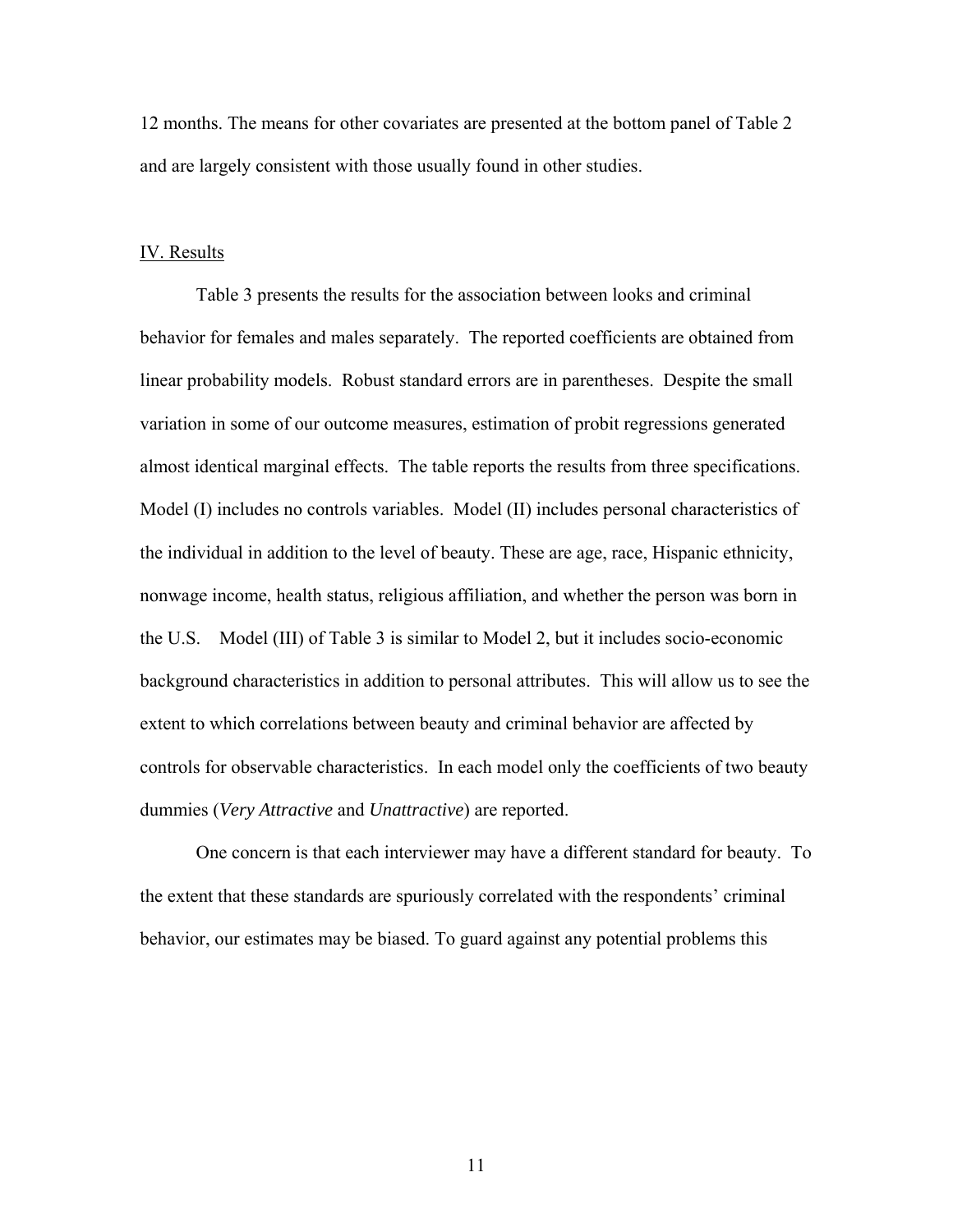might cause, models II and III are estimated using interviewer-specific fixed effects in addition to the set of controls described above.<sup>6</sup>

The crimes that are analyzed are: damaging property, burglary, robbery, theft, assault, selling drugs, and the aggregate crime measure. As illustrated in Table 3, the estimated coefficients are of the expected sign in overwhelming majority of the cases. Another surprising finding is that adding many controls to the model does little to change the magnitudes of the coefficients of attractiveness. This provides some support for the exogeneity of beauty. For females, beauty does not seem to have a statistically significant impact on burglary or theft. On the other hand, beauty has an impact on other crimes. Being a very attractive female reduces the propensity to damage property by 1.1 percentage points and the propensity to assault somebody by 2 percentage points in comparison to being of average attractiveness. Very attractive individuals are 2.4 percentage points less likely to commit burglary, theft, robbery, assault, and property damage compared to those of average attractiveness. Being an unattractive female increases the propensity for robbery by 1.5 percentage points, the propensity to assault someone by 2.2 percentage points, and selling drugs by 2.9 percentage points. For males, we observe that the coefficients of *Very Attractive* are always negative, and the coefficients of *Unattractive* are always positive once the models include interviewer fixed-effects, although the effect is statistically significant in only two crimes. Being an unattractive male increases the propensity to commit robbery and theft by about 2 percentage points.

 $\overline{a}$ 

 $<sup>6</sup>$  It is also possible that male and female interviewers rate respondents differently. This is handled by</sup> interviewer fixed effects. This is unlikely to be a problem in any case because more than 81 percent of interviewers are female.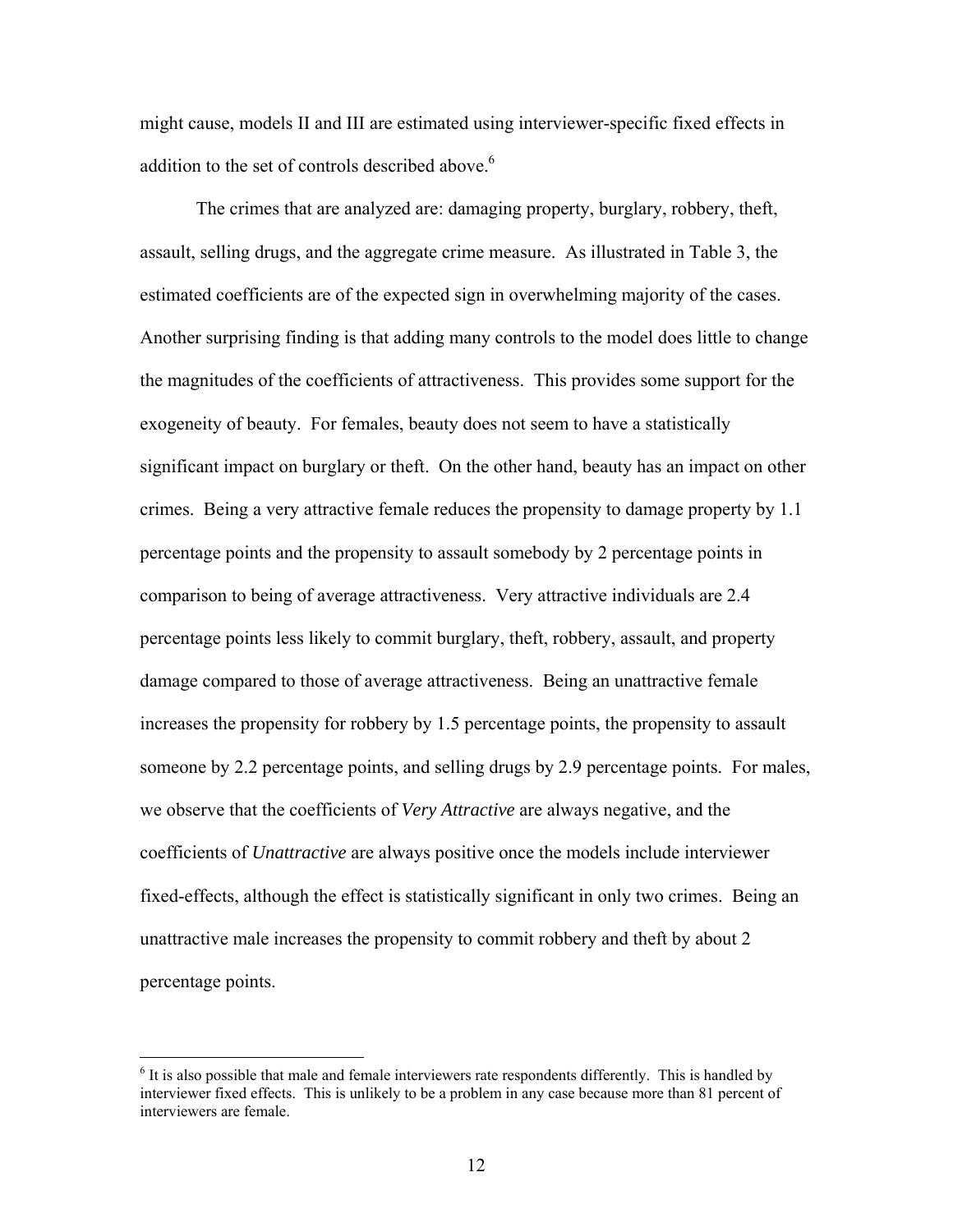Another interesting exercise would be to consider the sorting behavior within criminality, i.e., by sub-occupation. One can argue that there are certain sub-occupations, for example robbery or assault, where being unattractive can serve as an advantage by increasing the ability of the individual to instill terror on the victim, whereas it would have less of an impact for other crimes such as burglary. However, one would still expect to see an effect of looks on burglary because looks do have a positive effect on legal labor market. Looking at Table 3, we see some evidence of sorting behavior within crime types for females but no such evidence for males. Being an unattractive female increases the propensity for robbery and assault by more, both in terms of magnitude and significance, than it does for theft. Although we believe that these findings are quite interesting, they must be interpreted with caution given that these are secondary effects and the magnitudes are really small.

The results from the four-way classification of attractiveness are presented in Table 4. These results are mostly consistent with those in Table 3. An important finding in this Table is that in overwhelming majority of the crime measures, the direction of the effects of *very attractive* and *attractive* strengthens the hypothesis that attractive individuals sort themselves out of the criminal sector. For example, Very attractive individuals are 0.7 percentage points less likely to commit property damage than attractive individuals. They are also 1.6 percentage points less likely to commit assault than attractive ones. Consistent with Table 3, the effect of looks on criminal behavior is found to be weaker for males, although the directions of the effects are mostly consistent with our predictions.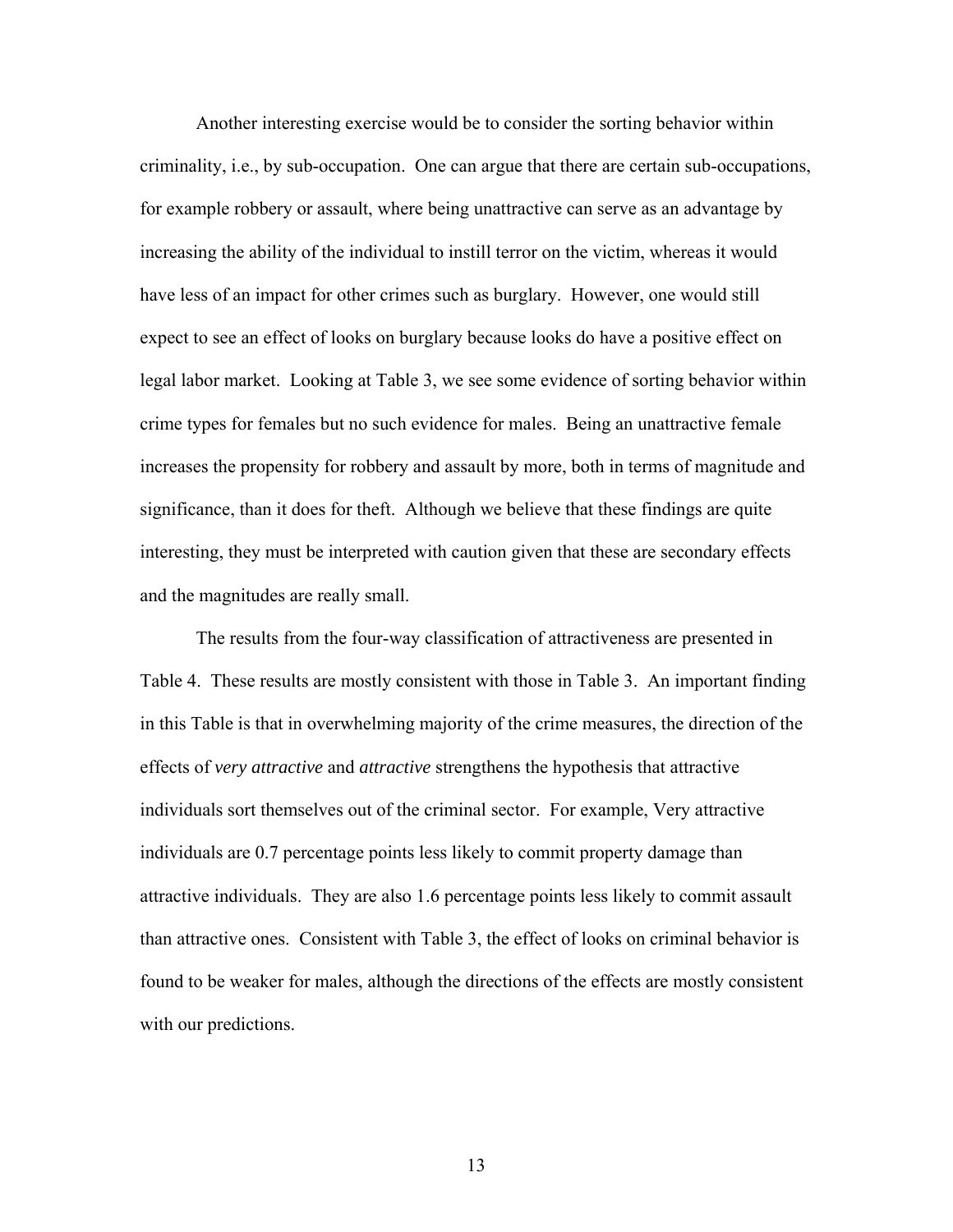Next, we turn our focus on the link between looks and variables that reflect the individual's own criminal behavior as well as the behavior of the criminal justice system. These models do not include deterrence variables such as the arrest rates or the size of the police force because we have no information on the geographic location of the individuals in the data. However, the extent of the beauty of the individual and the level of deterrence in his/her locality are uncorrelated. Therefore, the omission of deterrence variables does not bias the estimated coefficients of beauty variables. We present these results in Table 5. Being a very attractive female is negatively associated with ever being detained, being ever arrested and being convicted in comparison to the comparison category (average looking). The coefficients of being unattractive are very small for females and are not significantly different from zero. An obvious problem with these models is that the choice to supply crime and treatment by the criminal justice system and law enforcement officers are combined. Therefore, these results may suggest two things. Beautiful females are less likely to commit crimes than others and this is why they are less likely to get involved with the criminal justice system. Alternatively (or in addition), they are treated more favorably by the law enforcement agencies and the judicial system (e.g. judges, prosecutors, and the jurors). It is interesting to note that there is research that shows that criminals who have their physical appearance enhanced surgically are less likely to return to prison (Lewison 1974). For males, the coefficients of being very attractive are mostly negative, and the coefficients of being unattractive are always positive, but they are not different from zero. The effects are also economically much smaller for males.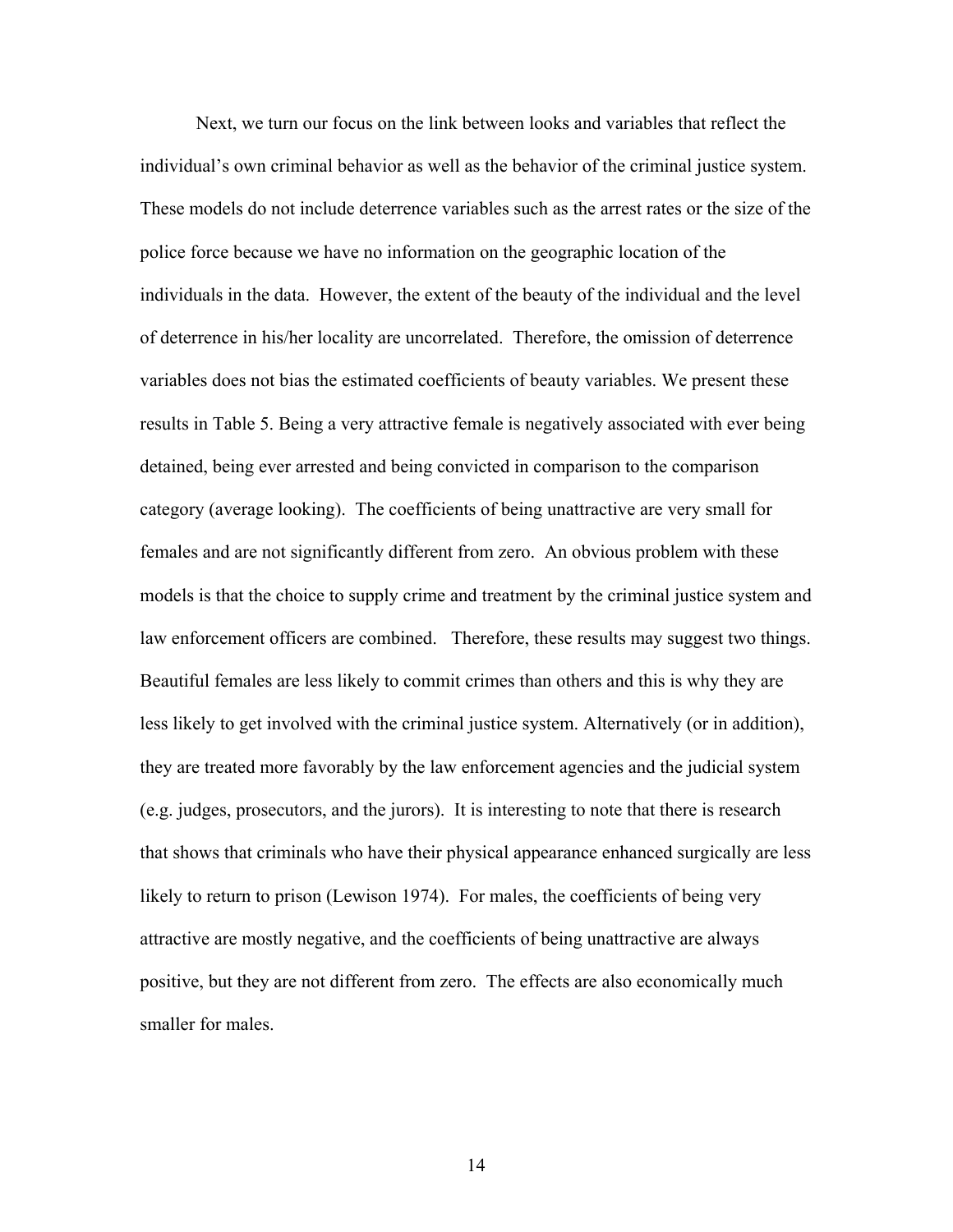In order to isolate the effects of beauty on the decision to supply crime and treatment received by the criminal justice system and the law enforcement officers, we estimate a two-part model. Specifically, we estimate the models for conviction, arrest, and detain as a function of beauty, conditional upon criminal activity. This would help us find out whether, among individuals who commit crime, those who are attractive (unattractive) receive favorable (unfavorable) treatment. Since we do not know what type of offense these individuals were detained, arrested, or convicted of, we condition on our aggregate crime measure. The results from these models are reported in Table 6. As expected, in every model, there is a strong positive link between in the individual's criminal activity and his/her likelihood of getting detained, arrested, or convicted. This is true for both males and females. In terms of the effect of looks, the pattern observed in Table 5 is still present even after controlling for crime in these models, although the effects become smaller in magnitude. These findings suggest that even among those who commit crime, females who are attractive are less likely to get detained, arrested, or convicted than those of average attractiveness. The results also suggest that there is no effect of being unattractive on getting detained, arrested, or convicted in comparison to those who are of average attractive.

 As an alternative analysis, we used all three beauty ratings assigned to the individuals in three waves of the survey, and added up the three ratings. Thus, an individual's total beauty rating after three evaluations can rage from 3 (being rated 1 in each case) to 15 (being rated 5 in each case). We classified individuals into three categories: Very attractive (if total rating is equal to or greater than 14), Unattractive (if the total rating is less than or equal to 9) and Average (if total rating is between 10 and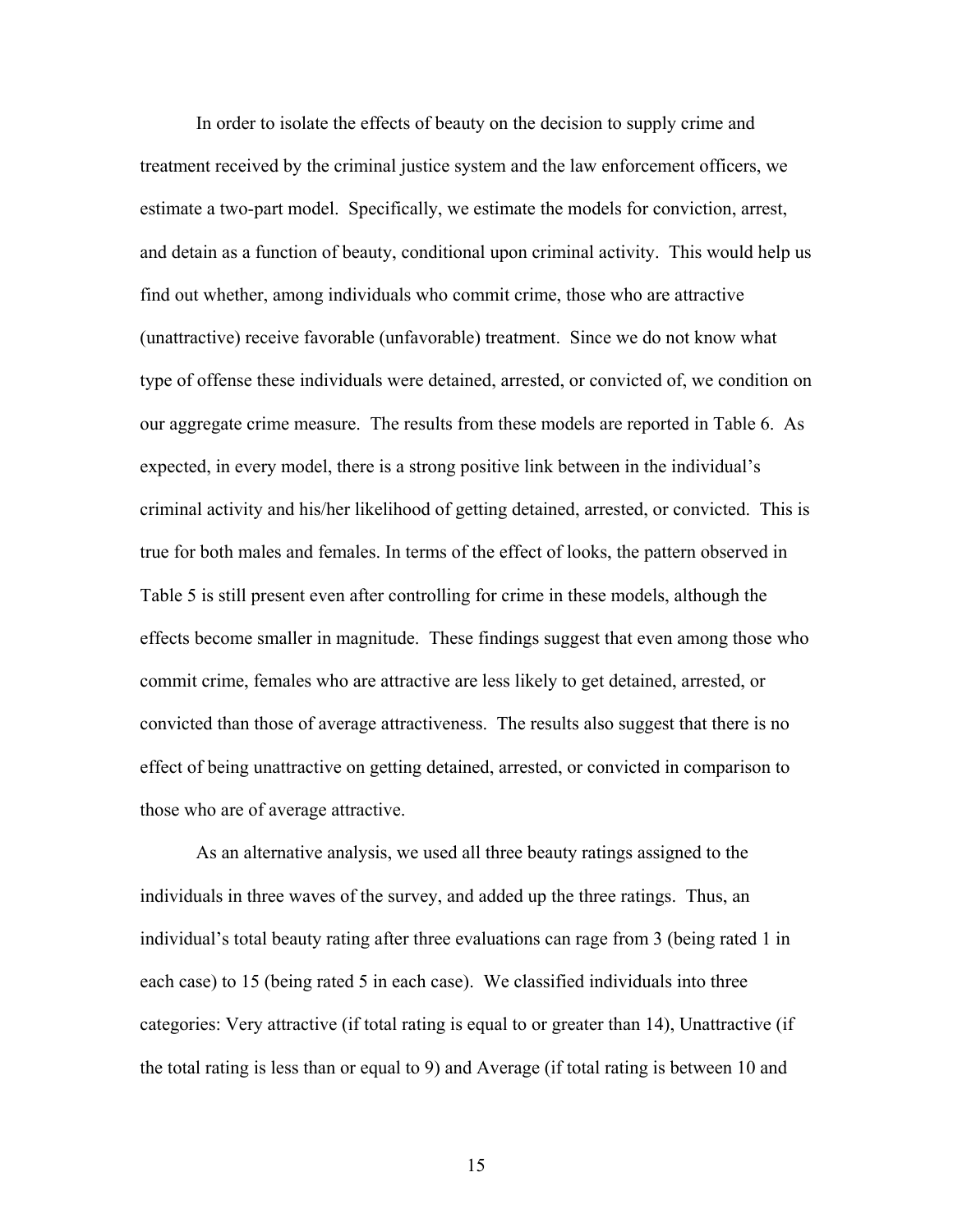13). In this classification, 2.5 percent of the males fall into very attractive category, 23% fall into very unattractive category. Eight percent of females fall into the very attractive category, and 23 percent fall into the very unattractive category.

The results of this specification are reported in Table 7. They are consistent with those reported in Table 3 but here beauty has no impact on robbery for females, and it has no impact on theft for males. In this specification, very attractive females are about 2 percentage points less likely to damage property in comparison to average-looking ones, and unattractive females are 1.4 percentage points more likely to damage property. Unattractive females are about 2 percentage points more likely to assault somebody, and 1 percentage point more likely to sell drugs. Very attractive females are 0.5 percentage points less likely to burglarize, although this coefficient is significant at the 11 percent level.

For males, unattractive individuals are about 1 percentage point more likely to commit robbery, and 1.7 percentage points more likely to sell drugs in comparison to average looking males. Very attractive males are 4 percentage points less likely to sell drugs.

The results presented in Tables 3, 4 and 7 indicate that unattractive individuals are more likely to commit crimes, and attractive individuals are less likely to commit crimes in comparison to average-looking individuals. The results are robust to a variety of specifications. Beauty seems to be measured rather consistently as there is a high degree of agreement between beauty ratings provided for individuals by different evaluators over three evaluations, where the first and last one were six years apart. Note that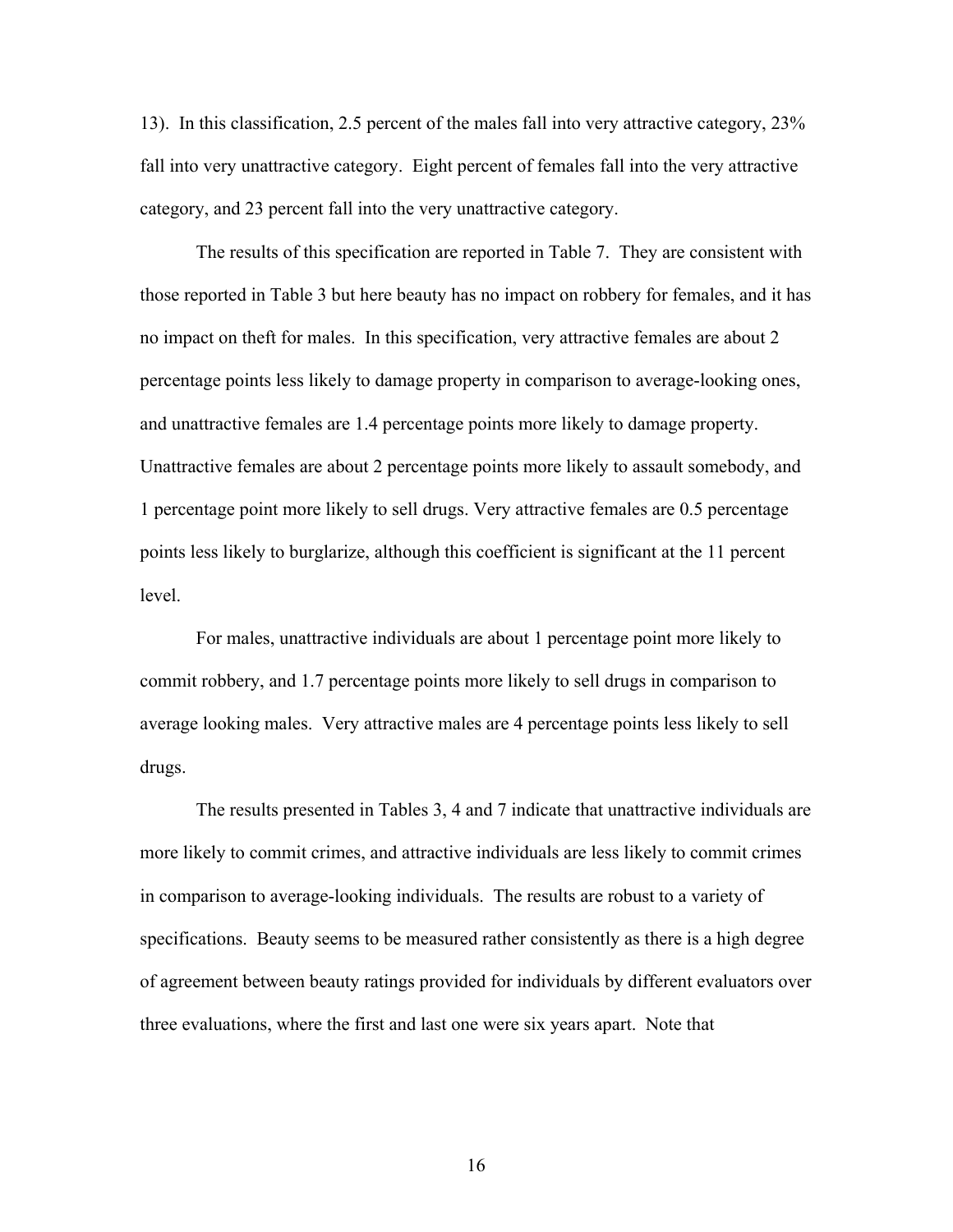measurement error in beauty variable would make it more difficult to obtain significant coefficients.

#### **Extensions**

The measure of beauty is unlikely to be effected by the extent of the criminal activity of the individual. Although it can be argued that committing property crime would increase income, which would in turn allow the individual to enhance his/her looks through the consumption of beauty products, Hamermesh and Bidle (1994) show that such reverse causality is not crucial even in the context of wages and beauty; so it should be even less important in case of crime and beauty. Furthermore, in our case any such reverse causality would bias the result in the opposite direction detected in the paper.

 Could beauty be picking up some other effect that is correlated with criminal activity? For example, if interviewers consistently rated poorer individuals as less attractive, then beauty would be acting as a proxy for poverty. Given that poverty is correlated with criminal activity, we might be picking up the impact of poverty on crime. Note that we control for a very large number of individual and socio-economic background variables, including personal unearned income, mother's education, whether the individual's family was on welfare, whether the father was ever jailed. Also note that adding all the personal and family attributes listed in Table 2 did not alter the results, indicating that unobserved factors are not influencing the relationship between beauty and crime. Furthermore, we included two additional variables to the models which may be correlated with both beauty and poverty. They are the measure of obesity (BMI) and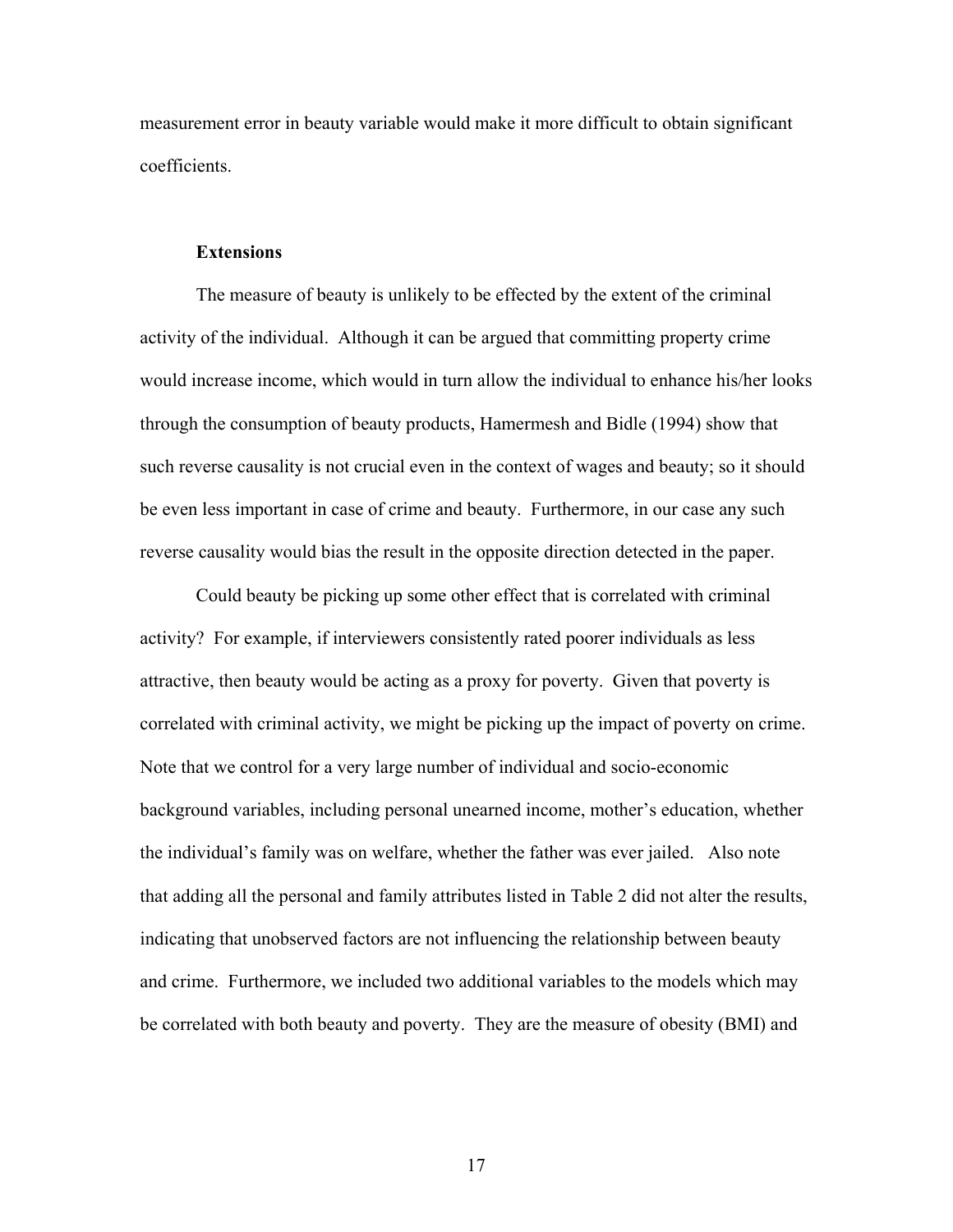the interviewer's evaluation of how well groomed the individual is. Inclusion of these variables did not alter the results in any meaningful way.

 For the sorting mechanism to be effective or to make sense, there should be a labor market premium to beauty as discussed in the introduction. Although earlier papers have demonstrated this effect, it is important to investigate if it exists in this data set as well. We estimated models where the logarithm of hourly wages of the individuals are regressed on the same large set of explanatory variables and the beauty dummy variables. The results obtained from the third wave and the sample of all three waves with nonmissing beauty ratings are displayed in Table 8. The coefficients are always consistent with sorting mechanism, and are always significant. More specifically, for females, the analysis of individuals in wave III indicates that being very attractive is associated with a wage premium of 7 percent and being unattractive is associated with a negative wage premium of 4 percent. In the sample of individuals who received beauty ratings in all three waves, beauty premium is 5 percent for females, and being unattractive is associated with a reduction in wages by 7 percent. For males, being very attractive commands a wage premium of 11 percent, and being unattractive is associated with a wage reduction of 4.5 percent in the wave III sample. In the sample of individuals with non-missing beauty rating in all three years, the wage premium to being very attractive is 11 percent and the penalty for being unattractive is 7 percent. Thus, these results confirm that the findings of previous research (Hamermesh and Biddle 1994, Biddle and Hamermesh 1998) also hold in this sample of young adults as well.

The positive impact of beauty on wages reported earlier and also identified in these data may reflect in part some unobserved factor that may be correlated with beauty.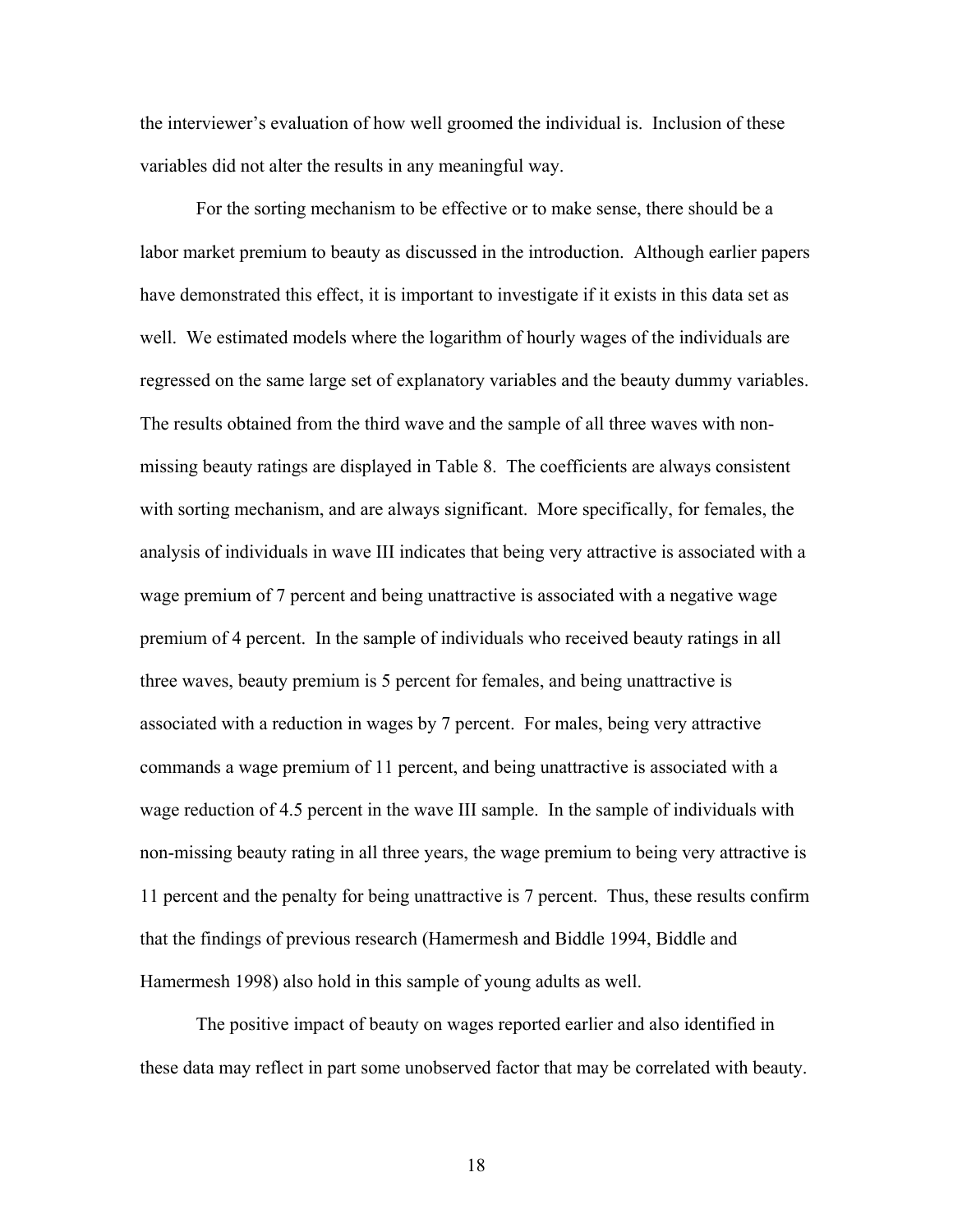For example, it has been shown that good looking people have higher test scores, and it has been hypothesized that this could be because they receive more attention at school (Bull and Rumsey 1988). Interestingly, good looking people receive more attention even from babies (Samuels and Elwy 1985). During the third wave of the survey (when the individuals are in the age range of 18-26), they were given the adult version of the Peabody Vocabulary Test. The results from the models where the test scores are explained by beauty and all other personal and family characteristics are reported in Table 9. As Table 9 illustrates, very attractive females in Wave III score 3.2 percentage points better in comparison to average-looking females, and unattractive females score 2.4 percentage points lower. In case of males, very attractive ones receive about 4 percentage points higher, and unattractive ones score 1.9 percentage points lower than average-looking males, although the latter impact is not significantly different from zero. The results from the sample of all three waves (lower panel of table 9) are similar: the coefficients of being very attractive are positive and the ones for being unattractive are negative for both males and females, and they are all significant.

Table 9 also reports the results of regressions where the impact of beauty on the probability of being expelled from high school is analyzed. For both males and females, attractiveness is negatively associated with being expelled and being unattractive increases the probability of being expelled.

#### V. Conclusion

There is a large literature on the sorting behavior of individuals across different industries and sectors depending on the relative returns to some particular characteristics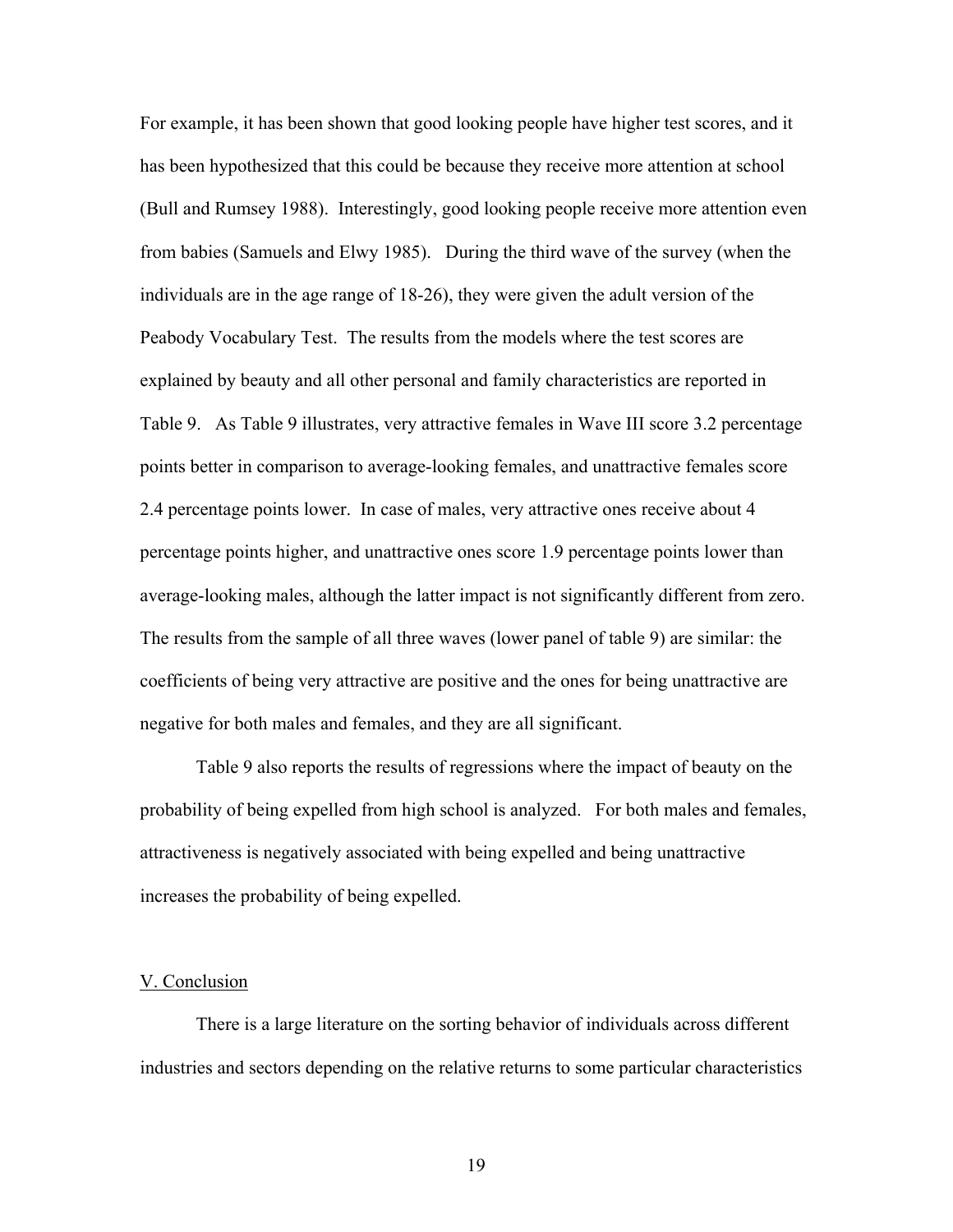that they possess. This paper extends this literature by providing empirical support for the sorting behavior across labor market and criminal sector based on physical attractiveness. It has been shown in the literature and in this paper that beauty commands a wage premium in the labor market. If crime is thought as a labor market activity where the individuals make decisions based on expected payoffs from the criminal sector and the legal labor market, then on the margin less attractive individuals should engage in criminal activity more frequently because they face a wage penalty in the legal labor market because of their looks. A potential factor that may mitigate this effect is the possibility of preferential treatment of good-looking individuals by the judicial system.

In this paper we use data from the Add Health (a nationally representative data set of U.S. young adults, designed to provide information about risky behavior) to investigate the relationship between attractiveness and criminal activity of young adults, aged 18 to 26. Beauty ratings are assigned by interviewers, and they are rather consistent with the ratings assigned by different interviewers in earlier waves of these longitudinal data. Being very attractive is associated with being detained, arrested or convicted for females. Being very attractive reduces criminal activity and being unattractive increases it for a number of self-reported crimes, ranging from damaging property to selling drugs, for both males and females. The results are found to be more robust and larger in magnitudes for females than they are for males.

We also find some evidence for sub-occupational sorting within criminality for females. That is, unattractive females are more likely to sort themselves into robbery and assault than theft because unattractiveness may serve as a benefit by increasing the ability to instill terror on the victims. Finally, we find some evidence to support that attractive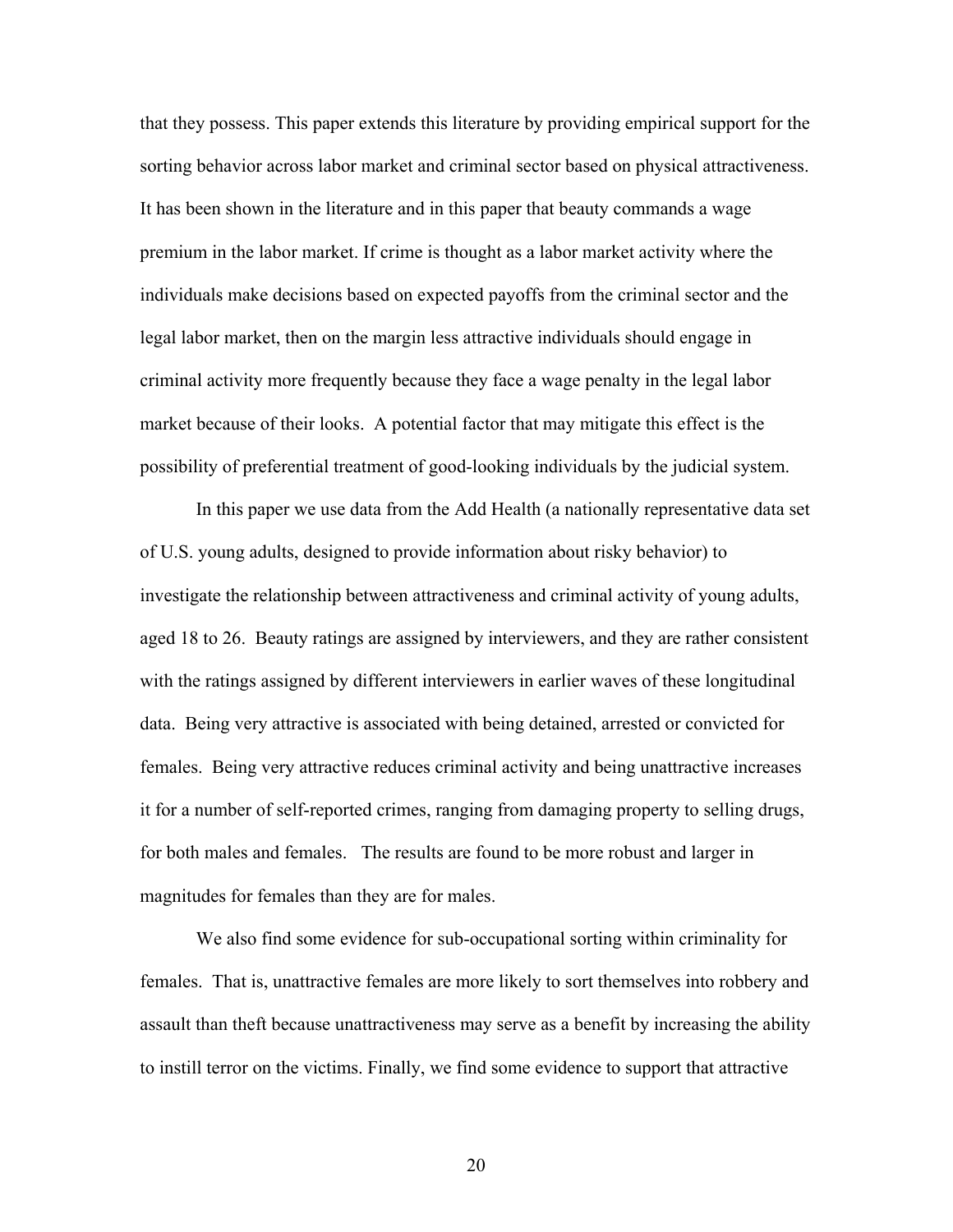females receive favorable treatment from the criminal justice system. No unfavorable treatment is detected for unattractive individuals.

For less attractive individuals to sort themselves into the criminal sector they should face an earnings penalty in the legal labor market based on their looks. Consistent with prior research, we find that being very attractive is positively associated with wages and being unattractive is associated with a wage penalty.

It has been conjectured that looks influence the attention received at school. This would impact the learning experience of unattractive students, adversely influencing their quantity and quality of schooling. We find that being attractive is associated with higher scores taken as young adults, and being unattractive is associated with lower test scores. We also find that attractiveness is negatively associated with being expelled from high schools. Taken together, these results suggest a handicap based by unattractive individuals.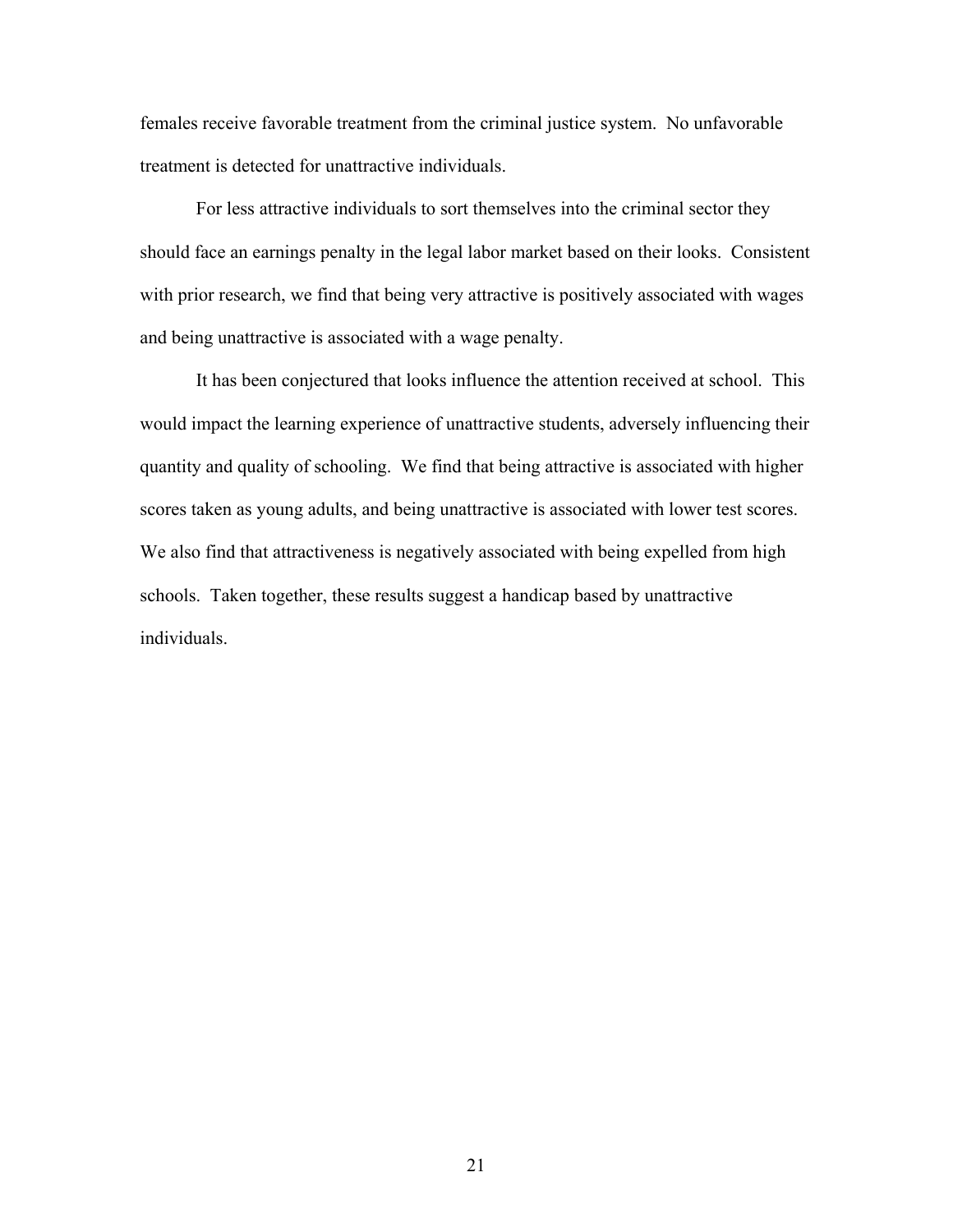| Among the Young Adults (ages 18-26) in Wave III |                    |       |         |  |  |  |  |  |
|-------------------------------------------------|--------------------|-------|---------|--|--|--|--|--|
| Category                                        | <b>Full Sample</b> | Males | Females |  |  |  |  |  |
| 1) Very unattractive                            | 1.94               | 1.37  | 2.44    |  |  |  |  |  |
| 2) Unattractive                                 | 5.01               | 5.22  | 4.81    |  |  |  |  |  |
| 3) About average                                | 45.87              | 51.82 | 40.55   |  |  |  |  |  |
| 4) Attractive                                   | 35.96              | 33.66 | 38.00   |  |  |  |  |  |
| 5) Very attractive                              | 11.23              | 7.92  | 14.19   |  |  |  |  |  |
| N:                                              | 15179              | 7159  | 8,020   |  |  |  |  |  |

**Table 1 The Distribution of Looks Among the Young Adults (ages 18-26) in Wave III**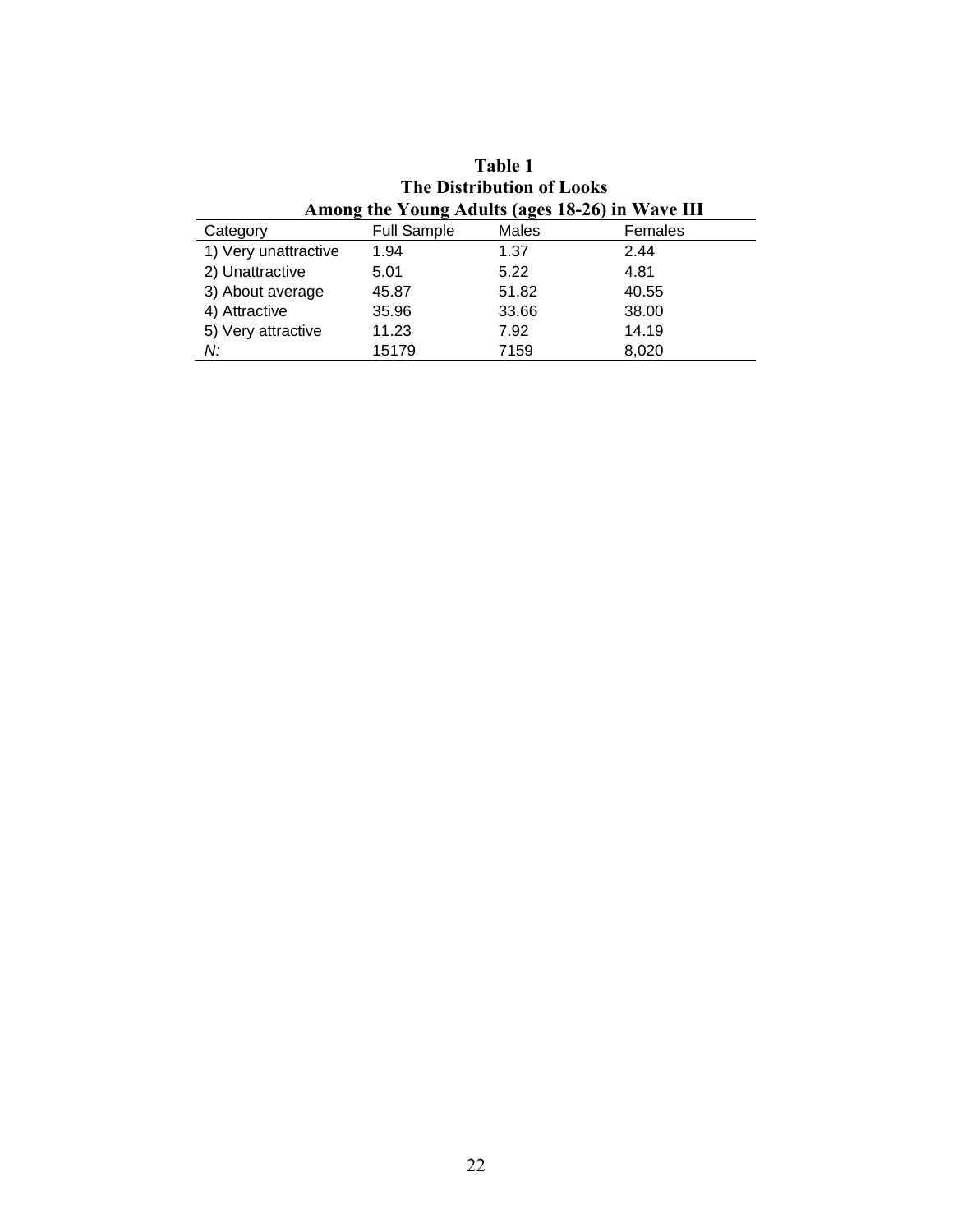| Variable Name                           | Definition                                                                                                                                                          | Mean   | Standard<br>Error |
|-----------------------------------------|---------------------------------------------------------------------------------------------------------------------------------------------------------------------|--------|-------------------|
| <b>Outcome Variables</b>                |                                                                                                                                                                     |        |                   |
| Arrest (N=15,071)                       | $=$ 1 if ever been arrested or taken into custody by the police, $=$ 0 otherwise                                                                                    | 0.110  | 0.313             |
| Convict (N=15,152)                      | $=$ 1 if ever been convicted of crime in a juvenile or an adult court, $=$ 0 otherwise                                                                              | 0.061  | 0.238             |
| Detain (N=15,020)                       | $=$ 1 if ever been stopped or detained by the police for questioning about the<br>activities, =0 otherwise.                                                         | 0.193  | 0.395             |
| Damage (N=15,006)                       | =1 if deliberately damaged property that belonged to someone else in<br>the past 12 months, $=0$ otherwise                                                          | 0.087  | 0.282             |
| Burglary (N=15,052)                     | $=$ 1 if went into a house or building to steal something in the past 12 months,<br>$=0$ otherwise                                                                  | 0.019  | 0.135             |
| Robbery (15,049)                        | =1 if used or threatened to use a weapon to get something from someone else<br>in the past 12 months, $=0$ otherwise                                                | 0.020  | 0.141             |
| Theft (N=15,041)                        | $=$ 1 if stole something worth more than 50 dollars in the past 12 months,<br>$=0$ otherwise                                                                        | 0.033  | 0.180             |
| Assault (N=15,150)                      | =1 if pulled a knife on someone, shot someone, or badly hurt someone in the<br>past 12 months, =0 otherwise                                                         | 0.080  | 0.272             |
| Sold Drugs (14,994)<br>Crime (N=15,069) | $=$ 1 if sold marijuana or other drugs in the past 12 months, $=$ 0 otherwise<br>$=$ 1 if committed burglary, theft, robbery, assault or damaged property into past | 0.074  | 0.261             |
|                                         | 12 months, =0 otherwise                                                                                                                                             | 0.174  | 0.379             |
| Labor Market and Human<br>Capital       |                                                                                                                                                                     |        |                   |
| <b>Outcomes</b>                         |                                                                                                                                                                     |        |                   |
| Wage (9,641)                            | =hourly wage rate<br>=Percentile ranking from the Add Health Peabody Picture Vocabulary test                                                                        | 10.646 | 7.008             |
| PPVT percentile (N=14,634)              | score                                                                                                                                                               | 50.000 | 29.667            |
| Expelled from school (15,164)           | $=$ 1 if ever expelled from school, $=$ 0 otherwise                                                                                                                 | 0.073  | 0.261             |
| <b>Explanatory Variables</b>            |                                                                                                                                                                     |        |                   |
| Age18 <sup>ª</sup>                      | $=1$ if 18 years old, $=0$ otherwise                                                                                                                                | 0.010  | 0.098             |
| Age19                                   | $=1$ if 19 years old, $=0$ otherwise                                                                                                                                | 0.095  | 0.293             |
| Age20                                   | $=1$ if 20 years old, $=0$ otherwise                                                                                                                                | 0.132  | 0.339             |

| Table 2                                       |  |
|-----------------------------------------------|--|
| <b>Definitions and Descriptive Statistics</b> |  |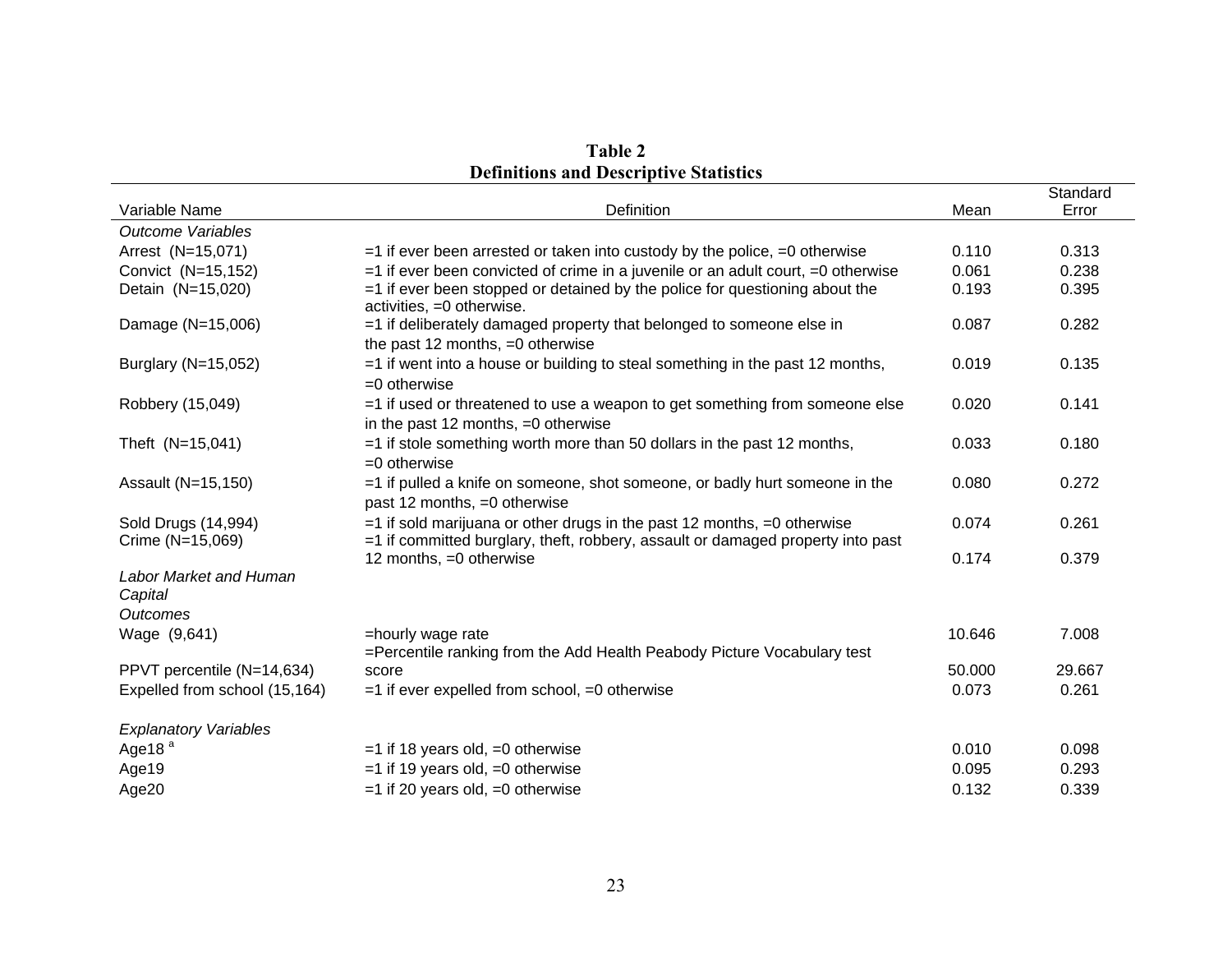| Age21                               | $=1$ if 21 years old, $=0$ otherwise                                         | 0.161  | 0.367 |
|-------------------------------------|------------------------------------------------------------------------------|--------|-------|
| Age22                               | $=1$ if 22 years old, $=0$ otherwise                                         | 0.190  | 0.392 |
| Age23                               | $=1$ if 23 years old, $=0$ otherwise                                         | 0.191  | 0.393 |
| Age24                               | $=1$ if 24 years old, $=0$ otherwise                                         | 0.161  | 0.368 |
| Age25                               | $=1$ if 25 years old, $=0$ otherwise                                         | 0.052  | 0.221 |
| $Age26+$                            | $=$ 1 if 26 years old or older, $=$ 0 otherwise                              | 0.009  | 0.093 |
| Hispanic                            | $=$ 1 if hispanic ethnicity, $=$ 0 otherwise                                 | 0.163  | 0.369 |
| Hispanic missing                    | $=$ 1 if ethnicity is missing, $=$ 0 otherwise                               | 0.002  | 0.042 |
| White                               | $=1$ if white, $=0$ otherwise                                                | 0.648  | 0.478 |
| <b>Black</b>                        | $=1$ if Black, $=0$ otherwise                                                | 0.226  | 0.418 |
| Other race <sup>a</sup>             | $=$ 1 if other race, $=$ 0 otherwise                                         | 0.110  | 0.313 |
| Race missing                        | $=$ 1 if race is missing, $=$ 0 otherwise                                    | 0.016  | 0.127 |
| Nonwage1                            | $=$ 1 if nonwage income is negative or zero dollars, $=$ 0 otherwise         | 0.529  | 0.499 |
| Nonwage2                            | $=$ 1 if nonwage income is between 0 and 5,000 dollars, $=$ 0 otherwise      | 0.298  | 0.458 |
| Nonwage3                            | $=$ 1 if nonwage income is between 5,000 and 10,000 dollars, $=$ 0 otherwise | 0.051  | 0.220 |
| Nonwage4 <sup>a</sup>               | $=$ 1 if nonwage income is more than 10,000 dollars, $=$ 0 otherwise         | 0.122  | 0.327 |
| Nonwage missing                     | $=$ 1 if nonwage income is missing, $=$ 0 otherwise                          | 0.069  | 0.254 |
| Healthy                             | $=$ 1 if in good or better health, $=$ 0 otherwise                           | 0.954  | 0.210 |
| Healthy missing                     | $=$ 1 if health is missing, $=$ 0 otherwise                                  | 0.0001 | 0.011 |
| Usborn                              | $=$ 1 if born in the U.S., $=$ 0 otherwise                                   | 0.919  | 0.272 |
| <b>Usbornmiss</b>                   | $=$ 1 if Usborn is missing, $=$ 0 otherwise                                  | 0.0001 | 0.014 |
| Catholic                            | =1 if religion is Catholic, =0 othwerwise                                    | 0.251  | 0.433 |
| Protestant                          | $=$ 1 if religion is Protestant, $=$ 0 otherwise                             | 0.398  | 0.489 |
| Noreligion                          | $=$ 1 if believes in no religion, $=$ 0 otherwise                            | 0.202  | 0.401 |
| Other religion <sup>a</sup>         | =1 if believes in other religion, =0 otherwise                               | 0.134  | 0.341 |
| Religion missing                    | $=$ 1 if religion is missing, $=$ 0 otherwise                                | 0.016  | 0.125 |
| <b>Jailed Father</b>                | $=$ 1 if father was ever jailed, $=$ 0 otherwise                             | 0.137  | 0.344 |
| Jailed Father missing               | $=$ 1 if Jailed Father is missing, $=$ 0 otherwise                           | 0.070  | 0.256 |
| Mother High-school $-$ <sup>a</sup> | $=$ 1 if mother has less than high-school degree, $=$ 0 otherwise            | 0.144  | 0.351 |
| Mother High-school                  | $=1$ if mother has high-school degree, $=0$ otherwise                        | 0.316  | 0.465 |
| Mother High-school+                 | $=$ 1 if mother had more than high-school degree, $=$ 0 otherwise            | 0.436  | 0.496 |
| Mother education missing            | $=$ 1 if mother's education is missing, $=$ 0 otherwise                      | 0.104  | 0.305 |
| Parental welfare                    | $=$ 1 if parents were receiving welfare during Wave 1, $=$ 0 otherwise       | 0.075  | 0.265 |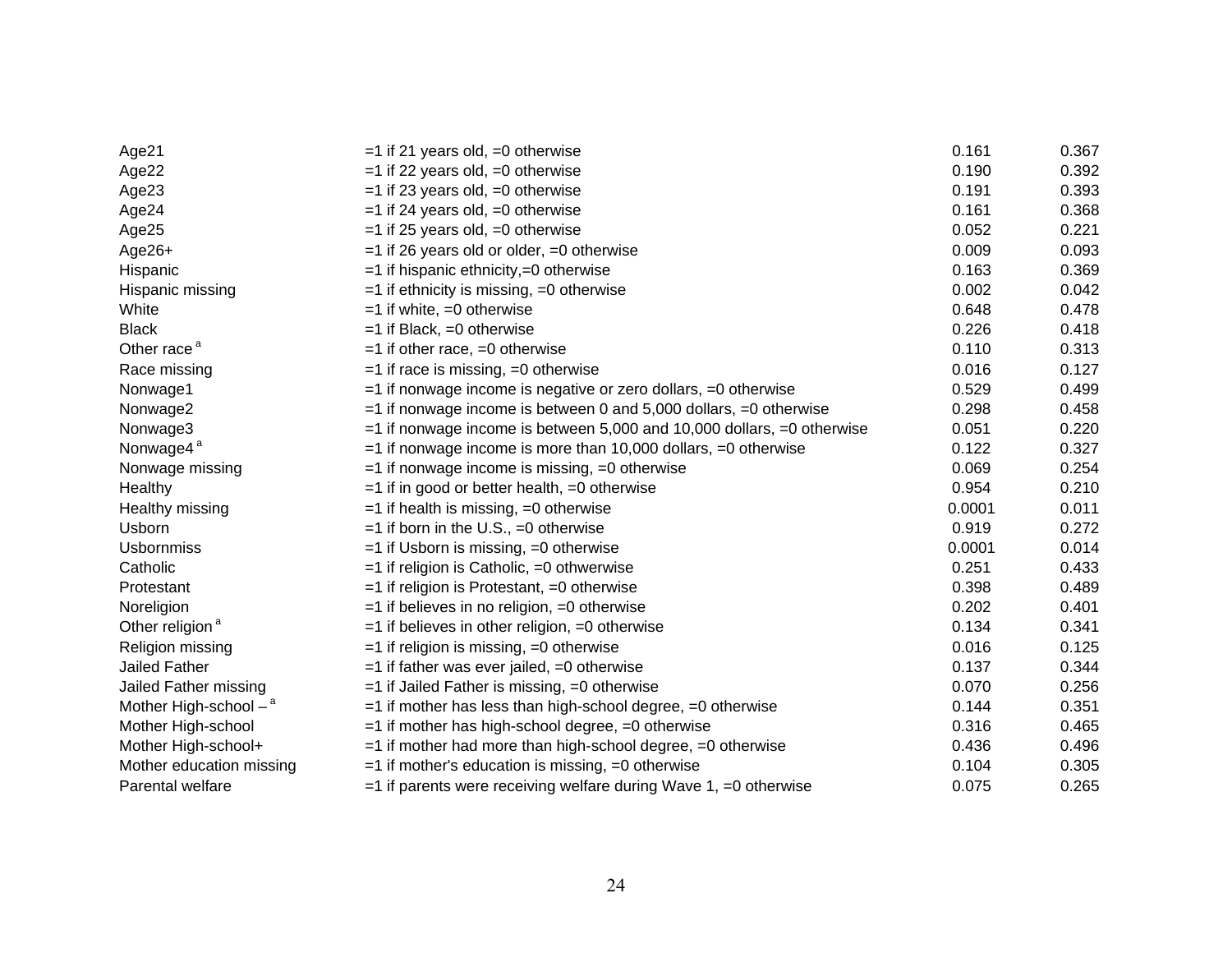| Parental welfare missing                   | $=$ 1 if parental welfare is missing, $=$ 0 otherwise                       | 0.141   | 0.348 |
|--------------------------------------------|-----------------------------------------------------------------------------|---------|-------|
| <b>Biological Father</b>                   | $=$ 1 if biological father was present during Wave 1, $=$ 0 otherwise       | 0.582   | 0.493 |
| <b>Step Father</b>                         | $=$ 1 if step father was present during Wave 1, $=$ 0 otherwise             | 0.109   | 0.311 |
| Father absent                              | $=$ 1 if the father is absent during Wave 1, $=$ 0 otherwise                | 0.306   | 0.461 |
| Father information is missing <sup>a</sup> | $=$ 1 if the father information is missing during Wave 1, $=$ 0 otherwise   | 0.003   | 0.057 |
| Mother's age at birth 1 <sup>a</sup>       | $=$ 1 if mother's age at birth was less than 19, $=$ 0 otherwise            | 0.076   | 0.265 |
| Mother's age at birth 2                    | $=$ 1 if mother's age at birth was between 20 and 30, $=$ 0 otherwise       | 0.514   | 0.500 |
| Mother's age at birth 3                    | $=$ 1 if mother's age at birth was between 31 and 40, $=$ 0 otherwise       | 0.133   | 0.339 |
| Mother's age at birth 4                    | $=$ 1 if mother's age at birth was 41 or more, $=$ 0 otherwise              | 0.006   | 0.079 |
| Mother's age at birth missing              | $=$ 1 if mother's age at birth was missing, $=$ 0 otherwise                 | 0.271   | 0.445 |
| Birthweight1                               | $=$ 1 if birth weight was less than 1,500 grams, $=$ 0 otherwise            | 0.018   | 0.134 |
| Birthweight2                               | $=$ 1 if birth weight was between 1,500 and 2,500 grams, $=$ 0 otherwise    | 0.074   | 0.262 |
| Birthweight3 <sup>a</sup>                  | $=$ 1 if birth weight was more than 2,500 grams, $=$ 0 otherwise            | 0.725   | 0.447 |
| Birthweight missing                        | $=$ 1 if birth weight is missing, $=$ 0 otherwise                           | 0.183   | 0.386 |
| Obese                                      | $=1$ if BMI is 30 or more, $=0$ otherwise                                   | 0.212   | 0.409 |
| Obese missing                              | $=$ 1 if BMI is missing, $=$ 0 otherwise                                    | 0.053   | 0.225 |
| Groom                                      | $=$ 1 if marked to be very well-groomed by the interviewer, $=$ 0 otherwise | 0.100   | 0.300 |
| Groom missing                              | $=1$ if groom is missing, $=0$ otherwise                                    | 0.00007 | 0.008 |
| Number of observations                     |                                                                             | 15,179  |       |

<sup>a</sup> Omitted category.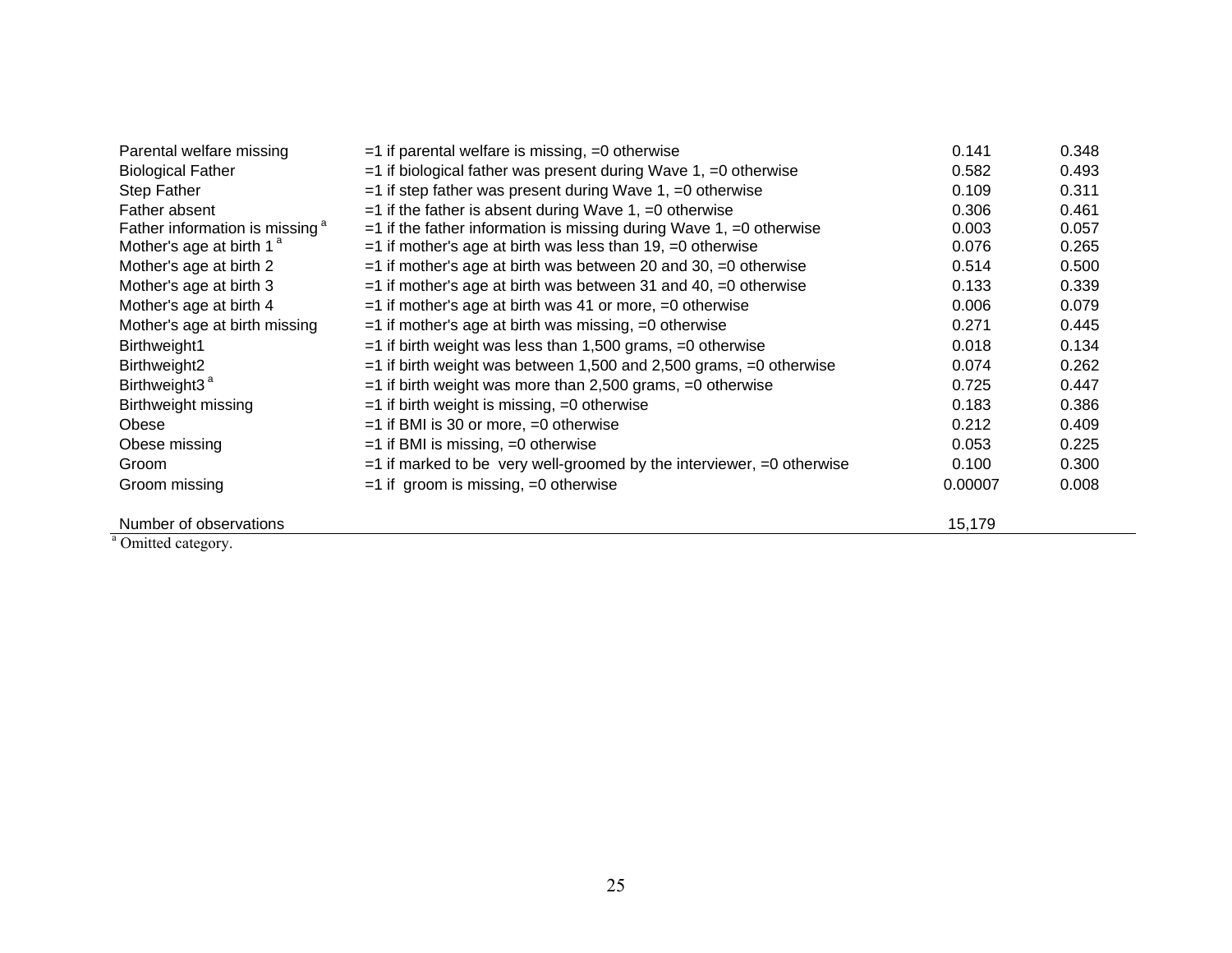|              | The Effect of Beauty on Crime, Wave III |                |                 |                   |                |                |                   |                      |  |
|--------------|-----------------------------------------|----------------|-----------------|-------------------|----------------|----------------|-------------------|----------------------|--|
|              |                                         |                |                 | <b>FEMALES</b>    |                |                |                   |                      |  |
|              |                                         | Damaging       | <b>Burglary</b> | Robbery           | Theft          | Assault        | Crime             | <b>Selling Drugs</b> |  |
|              |                                         | Property       |                 |                   |                |                |                   |                      |  |
|              | Very Attractive                         | $-0.013**$     | $-0.005*$       | $-0.0003$         | 0.001          | $-0.023***$    | $-0.031***$       | $-0.004$             |  |
|              |                                         | (0.006)        | (0.002)         | (0.003)           | (0.005)        | (0.005)        | (0.009)           | (0.006)              |  |
|              | Unattractive                            | $-0.005$       | 0.007           | $0.017**$         | 0.001          | $0.031***$     | 0.019             | $0.029***$           |  |
|              |                                         | (0.009)        | (0.006)         | (0.007)           | (0.006)        | (0.011)        | (0.014)           | (0.011)              |  |
|              | <b>Control Variables</b>                | N <sub>0</sub> | N <sub>0</sub>  | N <sub>0</sub>    | N <sub>0</sub> | N <sub>0</sub> | N <sub>0</sub>    | N <sub>0</sub>       |  |
|              | <b>Interviewer Fixed Effects</b>        | No             | No              | No                | No             | N <sub>0</sub> | No                | No                   |  |
|              | Number of Observations                  | 7959           | 7976            | 7974              | 7974           | 8003           | 7966              | 7960                 |  |
|              |                                         |                |                 |                   |                |                |                   |                      |  |
|              | Very Attractive                         | $-0.012*$      | $-0.004$        | $-0.0004$         | 0.003          | $-0.021***$    | $-0.026***$       | $-0.005$             |  |
|              |                                         | (0.006)        | (0.003)         | (0.003)           | (0.005)        | (0.005)        | (0.009)           | (0.006)              |  |
|              | Unattractive                            | $-0.006$       | 0.008           | $0.015**$         | 0.003          | $0.022**$      | 0.012             | $0.029***$           |  |
| $\mathbf{I}$ |                                         | (0.009)        | (0.006)         | (0.007)           | (0.007)        | (0.011)        | (0.014)           | (0.011)              |  |
|              | <b>Control Variables</b>                | Personal       | Personal        | Personal          | Personal       | Personal       | Personal          | Personal             |  |
|              |                                         | Attributes     | Attributes      | <b>Attributes</b> | Attributes     | Attributes     | <b>Attributes</b> | Attributes           |  |
|              | <b>Interviewer Fixed Effects</b>        | Yes            | Yes             | Yes               | Yes            | Yes            | Yes               | Yes                  |  |
|              |                                         |                |                 |                   |                |                |                   |                      |  |
|              | Very Attractive                         | $-0.011*$      | $-0.004$        | $-0.0002$         | 0.003          | $-0.020***$    | $-0.024***$       | $-0.005$             |  |
|              |                                         | (0.006)        | (0.003)         | (0.003)           | (0.005)        | (0.005)        | (0.009)           | (0.006)              |  |
|              | Unattractive                            | $-0.006$       | 0.008           | $0.015**$         | 0.003          | $0.022**$      | 0.011             | $0.029***$           |  |
| Ш            |                                         | (0.009)        | (0.006)         | (0.007)           | (0.007)        | (0.011)        | (0.014)           | (0.011)              |  |
|              | <b>Control Variables</b>                | Personal Attr. | Personal Attr.  | Personal Attr.    | Personal Attr. | Personal Attr. | Personal Attr.    | Personal Attr.       |  |
|              |                                         | and SES        | and SES         | and SES           | and SES        | and SES        | and SES           | and SES              |  |
|              | <b>Interviewer Fixed Effects</b>        | Yes            | Yes             | Yes               | Yes            | Yes            | Yes               | Yes                  |  |

| Table 3                                 |  |  |  |  |  |
|-----------------------------------------|--|--|--|--|--|
| The Effect of Beauty on Crime, Wave III |  |  |  |  |  |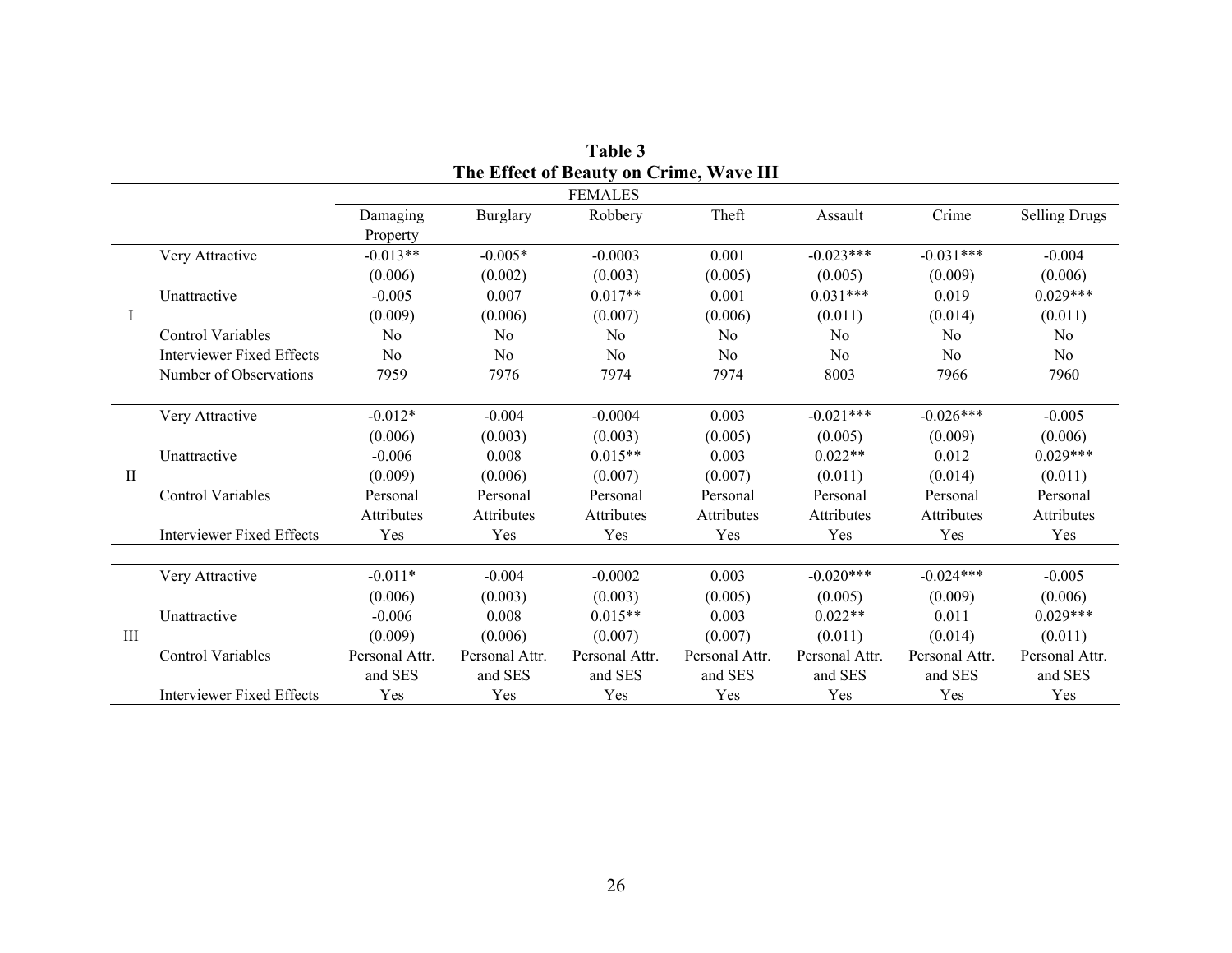|              | Table 3 concluded                |                |                 |                |                |                |                |                      |
|--------------|----------------------------------|----------------|-----------------|----------------|----------------|----------------|----------------|----------------------|
|              | <b>MALES</b>                     |                |                 |                |                |                |                |                      |
|              |                                  | Damaging       | <b>Burglary</b> | Robbery        | Theft          | Assault        | Crime          | <b>Selling Drugs</b> |
|              |                                  | Property       |                 |                |                |                |                |                      |
|              | Very Attractive                  | $-0.006$       | 0.001           | $-0.011*$      | $-0.004$       | $-0.009$       | $-0.009$       | $-0.022*$            |
|              |                                  | (0.015)        | (0.007)         | (0.006)        | (0.009)        | (0.014)        | (0.019)        | (0.013)              |
|              | Unattractive                     | 0.013          | 0.009           | $0.023**$      | $0.031**$      | 0.023          | 0.036          | 0.017                |
|              |                                  | (0.017)        | (0.009)         | (0.011)        | (0.013)        | (0.017)        | (0.022)        | (0.016)              |
|              | <b>Control Variables</b>         | N <sub>0</sub> | N <sub>0</sub>  | N <sub>0</sub> | N <sub>0</sub> | No             | No             | N <sub>0</sub>       |
|              | Interviewer Fixed Effects        | N <sub>0</sub> | N <sub>0</sub>  | N <sub>o</sub> | N <sub>0</sub> | N <sub>0</sub> | No             | No                   |
|              | Number of Observations           | 7047           | 7076            | 7075           | 7067           | 7147           | 7103           | 7034                 |
|              |                                  |                |                 |                |                |                |                |                      |
|              | Very Attractive                  | $-0.002$       | $-0.002$        | $-0.012*$      | $-0.006$       | $-0.012$       | $-0.012$       | $-0.023$             |
|              |                                  | (0.016)        | (0.008)         | (0.007)        | (0.010)        | (0.014)        | (0.020)        | (0.014)              |
|              | Unattractive                     | 0.011          | 0.001           | $0.023**$      | $0.025*$       | 0.010          | 0.019          | 0.005                |
| $\mathbf{I}$ |                                  | (0.019)        | (0.009)         | (0.011)        | (0.013)        | (0.018)        | (0.023)        | (0.017)              |
|              | <b>Control Variables</b>         | Personal       | Personal        | Personal       | Personal       | Personal       | Personal       | Personal             |
|              |                                  | Attributes     | Attributes      | Attributes     | Attributes     | Attributes     | Attributes     | Attributes           |
|              | <b>Interviewer Fixed Effects</b> | Yes            | Yes             | Yes            | Yes            | Yes            | Yes            | Yes                  |
|              |                                  |                |                 |                |                |                |                |                      |
|              | Very Attractive                  | $-0.0005$      | $-0.001$        | $-0.010$       | $-0.006$       | $-0.007$       | $-0.006$       | $-0.020$             |
|              |                                  | (0.016)        | (0.008)         | (0.007)        | (0.009)        | (0.014)        | (0.020)        | (0.014)              |
|              | Unattractive                     | 0.011          | 0.000           | $0.023**$      | $0.024*$       | 0.005          | 0.017          | 0.004                |
| Ш            |                                  | (0.019)        | (0.009)         | (0.011)        | (0.013)        | (0.018)        | (0.023)        | (0.017)              |
|              | <b>Control Variables</b>         | Personal Attr. | Personal Attr.  | Personal Attr. | Personal Attr. | Personal Attr. | Personal Attr. | Personal Attr.       |
|              |                                  | and SES        | and SES         | and SES        | and SES        | and SES        | and SES        | and SES              |
|              | <b>Interviewer Fixed Effects</b> | Yes            | Yes             | Yes            | Yes            | Yes            | Yes            | Yes                  |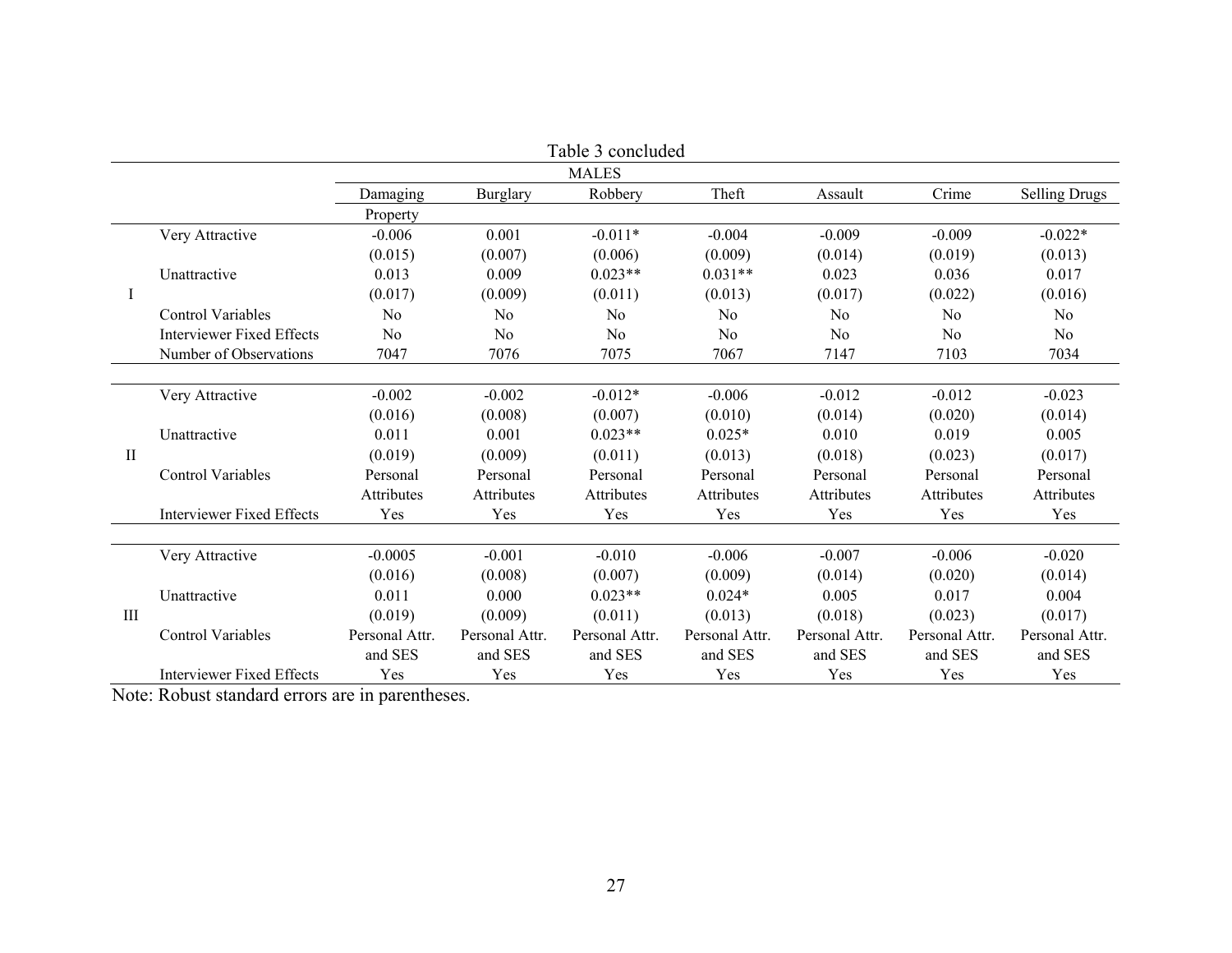|                    | The Effect of Beauty on Crime (Four-Way Classification), Wave III |                |                 |                |                |                |                |                      |  |
|--------------------|-------------------------------------------------------------------|----------------|-----------------|----------------|----------------|----------------|----------------|----------------------|--|
|                    | <b>FEMALES</b>                                                    |                |                 |                |                |                |                |                      |  |
|                    |                                                                   | Damaging       | <b>Burglary</b> | Robbery        | Theft          | Assault        | Crime          | <b>Selling Drugs</b> |  |
|                    |                                                                   | Property       |                 |                |                |                |                |                      |  |
|                    | Very Attractive                                                   | $-0.017**$     | $-0.007**$      | $-0.001$       | $-0.002$       | $-0.030***$    | $-0.043***$    | $-0.006$             |  |
|                    |                                                                   | (0.007)        | (0.003)         | (0.003)        | (0.005)        | (0.006)        | (0.009)        | (0.006)              |  |
|                    | Attractive                                                        | $-0.008$       | $-0.005**$      | $-0.001$       | $-0.007*$      | $-0.015***$    | $-0.025***$    | $-0.003$             |  |
| I                  |                                                                   | (0.005)        | (0.003)         | (0.002)        | (0.003)        | (0.005)        | (0.008)        | (0.005)              |  |
|                    | Unattractive                                                      | $-0.009$       | 0.005           | $0.016**$      | $-0.002$       | $0.024**$      | 0.007          | $0.028***$           |  |
|                    |                                                                   | (0.009)        | (0.006)         | (0.007)        | (0.007)        | (0.011)        | (0.015)        | (0.011)              |  |
|                    | <b>Control Variables</b>                                          | No             | N <sub>0</sub>  | N <sub>0</sub> | No             | N <sub>0</sub> | N <sub>0</sub> | N <sub>0</sub>       |  |
|                    | <b>Interviewer Fixed Effects</b>                                  | N <sub>o</sub> | N <sub>o</sub>  | N <sub>o</sub> | N <sub>o</sub> | N <sub>0</sub> | No             | No                   |  |
|                    | Number of Observations                                            | 7959           | 7976            | 7974           | 7974           | 8003           | 7966           | 7960                 |  |
|                    |                                                                   |                |                 |                |                |                |                |                      |  |
|                    | Very Attractive                                                   | $-0.017**$     | $-0.007**$      | $-0.0007$      | $-0.0002$      | $-0.026***$    | $-0.036***$    | $-0.007$             |  |
|                    |                                                                   | (0.007)        | (0.003)         | (0.004)        | (0.005)        | (0.006)        | (0.010)        | (0.007)              |  |
|                    | Attractive                                                        | $-0.010*$      | $-0.005*$       | 0.000          | $-0.006*$      | $-0.010*$      | $-0.019**$     | $-0.002$             |  |
| $\rm II$           |                                                                   | (0.006)        | (0.003)         | (0.003)        | (0.004)        | (0.005)        | (0.008)        | (0.005)              |  |
|                    | Unattractive                                                      | $-0.011$       | 0.005           | $0.015**$      | 0.0002         | 0.018          | 0.003          | $0.028**$            |  |
|                    |                                                                   | (0.009)        | (0.006)         | (0.007)        | (0.007)        | (0.011)        | (0.015)        | (0.011)              |  |
|                    | <b>Control Variables</b>                                          | Personal       | Personal        | Personal       | Personal       | Personal       | Personal       | Personal             |  |
|                    |                                                                   | Attributes     | Attributes      | Attributes     | Attributes     | Attributes     | Attributes     | Attributes           |  |
|                    | <b>Interviewer Fixed Effects</b>                                  | Yes            | Yes             | Yes            | Yes            | Yes            | Yes            | Yes                  |  |
|                    |                                                                   |                |                 |                |                |                |                |                      |  |
|                    | Very Attractive                                                   | $-0.016**$     | $-0.007**$      | 0.001          | $-0.0003$      | $-0.025***$    | $-0.034***$    | $-0.007$             |  |
|                    |                                                                   | (0.007)        | (0.003)         | (0.004)        | (0.005)        | (0.006)        | (0.010)        | (0.007)              |  |
|                    | Attractive                                                        | $-0.009*$      | $-0.005*$       | 0.000          | $-0.006*$      | $-0.009*$      | $-0.018**$     | $-0.003$             |  |
| $\mathop{\rm III}$ |                                                                   | (0.006)        | (0.003)         | (0.003)        | (0.004)        | (0.005)        | (0.008)        | (0.005)              |  |
|                    | Unattractive                                                      | $-0.011$       | 0.005           | $0.016**$      | 0.0001         | 0.018          | 0.003          | $0.028**$            |  |
|                    |                                                                   | $-0.016**$     | $-0.007**$      | 0.001          | $-0.000$       | $-0.025***$    | $-0.034***$    | $-0.007$             |  |
|                    | <b>Control Variables</b>                                          | Personal Attr. | Personal Attr.  | Personal Attr. | Personal Attr. | Personal Attr. | Personal Attr. | Personal Attr.       |  |
|                    |                                                                   | and SES        | and SES         | and SES        | and SES        | and SES        | and SES        | and SES              |  |
|                    | Interviewer Fixed Effects                                         | Yes            | Yes             | Yes            | Yes            | Yes            | Yes            | Yes                  |  |

| Table 4                                                           |
|-------------------------------------------------------------------|
| The Effect of Beauty on Crime (Four-Way Classification), Wave III |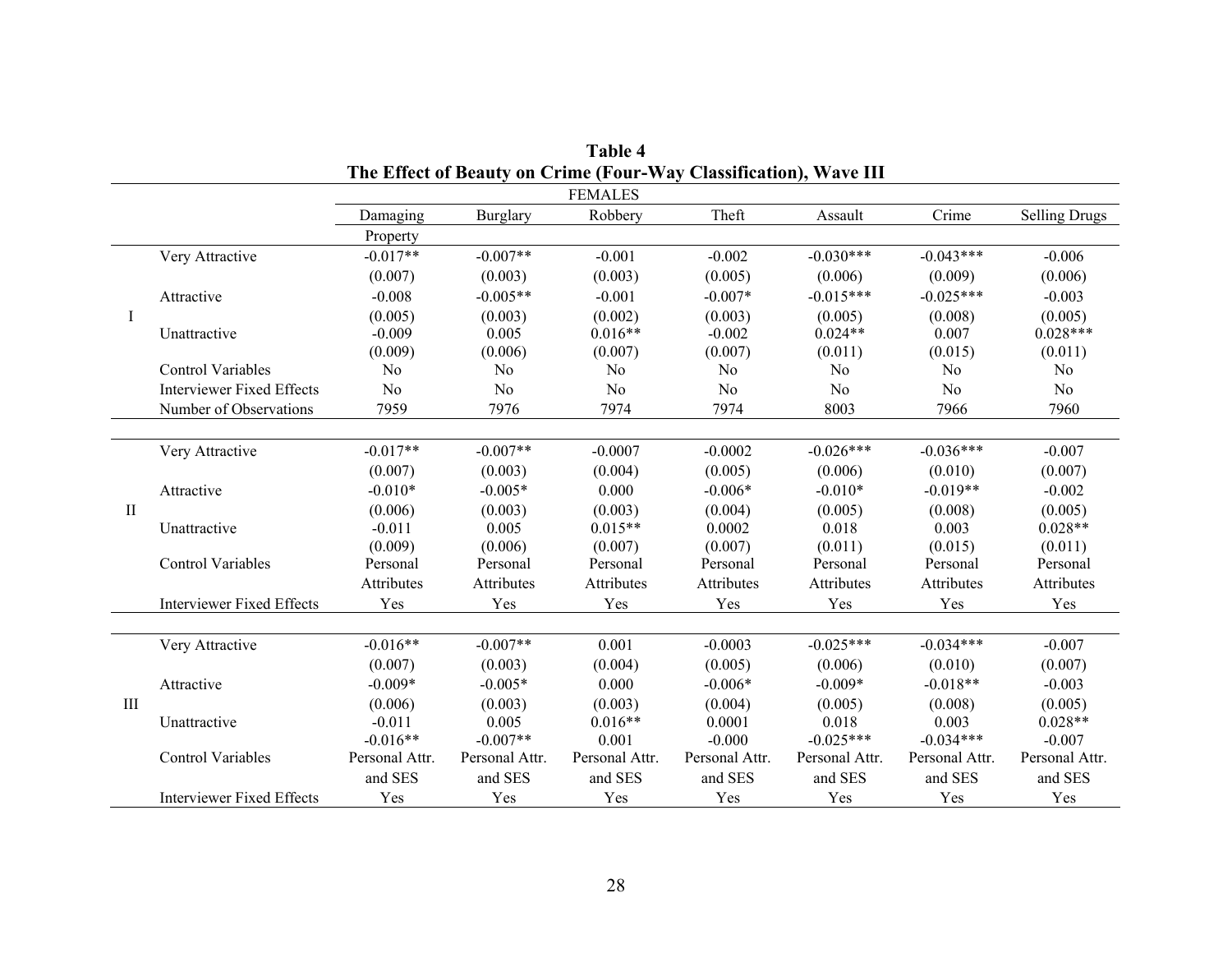|              | Table 4 concluded                |                |                 |                |                |                |                |                      |  |
|--------------|----------------------------------|----------------|-----------------|----------------|----------------|----------------|----------------|----------------------|--|
|              |                                  |                |                 | <b>MALES</b>   |                |                |                |                      |  |
|              |                                  | Damaging       | <b>Burglary</b> | Robbery        | Theft          | Assault        | Crime          | <b>Selling Drugs</b> |  |
|              |                                  | Property       |                 |                |                |                |                |                      |  |
|              | Very Attractive                  | $-0.004$       | $-0.001$        | $-0.012*$      | $-0.004$       | $-0.011$       | $-0.008$       | $-0.027**$           |  |
|              |                                  | (0.015)        | (0.008)         | (0.007)        | (0.009)        | (0.014)        | (0.020)        | (0.014)              |  |
|              | Attractive                       | 0.005          | $-0.004$        | $-0.003$       | $-0.001$       | $-0.003$       | 0.001          | $-0.013$             |  |
| Ι            |                                  | (0.009)        | (0.004)         | (0.004)        | (0.006)        | (0.009)        | (0.011)        | (0.008)              |  |
|              | Unattractive                     | 0.015          | 0.007           | $0.022**$      | $0.031**$      | 0.021          | 0.036          | 0.012                |  |
|              |                                  | (0.018)        | (0.009)         | (0.011)        | (0.013)        | (0.017)        | (0.022)        | (0.017)              |  |
|              | <b>Control Variables</b>         | N <sub>0</sub> | N <sub>0</sub>  | N <sub>0</sub> | N <sub>0</sub> | N <sub>0</sub> | No             | No                   |  |
|              | <b>Interviewer Fixed Effects</b> | N <sub>0</sub> | No              | N <sub>o</sub> | N <sub>o</sub> | N <sub>o</sub> | N <sub>o</sub> | N <sub>0</sub>       |  |
|              | Number of Observations           | 7047           | 7076            | 7075           | 7067           | 7147           | 7103           | 7034                 |  |
|              |                                  |                |                 |                |                |                |                |                      |  |
|              | Very Attractive                  | $-0.002$       | $-0.004$        | $-0.012*$      | $-0.007$       | $-0.016$       | $-0.014$       | $-0.028*$            |  |
|              |                                  | (0.017)        | (0.008)         | (0.007)        | (0.010)        | (0.015)        | (0.021)        | (0.015)              |  |
|              | Attractive                       | 0.000          | $-0.004$        | $-0.002$       | $-0.003$       | $-0.007$       | $-0.005$       | $-0.012$             |  |
| $\mathbf{I}$ |                                  | (0.010)        | (0.005)         | (0.005)        | (0.006)        | (0.009)        | (0.012)        | (0.009)              |  |
|              | Unattractive                     | 0.011          | $-0.001$        | $0.023*$       | $0.024*$       | 0.007          | 0.017          | 0.000                |  |
|              |                                  | (0.019)        | (0.010)         | (0.012)        | (0.013)        | (0.018)        | (0.024)        | (0.017)              |  |
|              | <b>Control Variables</b>         | Personal       | Personal        | Personal       | Personal       | Personal       | Personal       | Personal             |  |
|              |                                  | Attributes     | Attributes      | Attributes     | Attributes     | Attributes     | Attributes     | <b>Attributes</b>    |  |
|              | <b>Interviewer Fixed Effects</b> | Yes            | Yes             | Yes            | Yes            | Yes            | Yes            | Yes                  |  |
|              |                                  |                |                 |                |                |                |                |                      |  |
|              | Very Attractive                  | $-0.001$       | $-0.003$        | $-0.011$       | $-0.007$       | $-0.010$       | $-0.008$       | $-0.026*$            |  |
|              |                                  | (0.017)        | (0.008)         | (0.007)        | (0.010)        | (0.015)        | (0.021)        | (0.015)              |  |
|              | Attractive                       | $-0.001$       | $-0.004$        | $-0.002$       | $-0.003$       | $-0.005$       | $-0.005$       | $-0.013$             |  |
| III          |                                  | (0.010)        | (0.005)         | (0.005)        | (0.006)        | (0.009)        | (0.012)        | (0.009)              |  |
|              | Unattractive                     | 0.011          | $-0.001$        | $0.023*$       | $0.023*$       | 0.003          | 0.015          | $-0.001$             |  |
|              |                                  | (0.019)        | (0.010)         | (0.012)        | (0.013)        | (0.018)        | (0.024)        | (0.017)              |  |
|              | <b>Control Variables</b>         | Personal Attr. | Personal Attr.  | Personal Attr. | Personal Attr. | Personal Attr. | Personal Attr. | Personal Attr.       |  |
|              |                                  | and SES        | and SES         | and SES        | and SES        | and SES        | and SES        | and SES              |  |
|              | <b>Interviewer Fixed Effects</b> | Yes            | Yes             | Yes            | Yes            | Yes            | Yes            | Yes                  |  |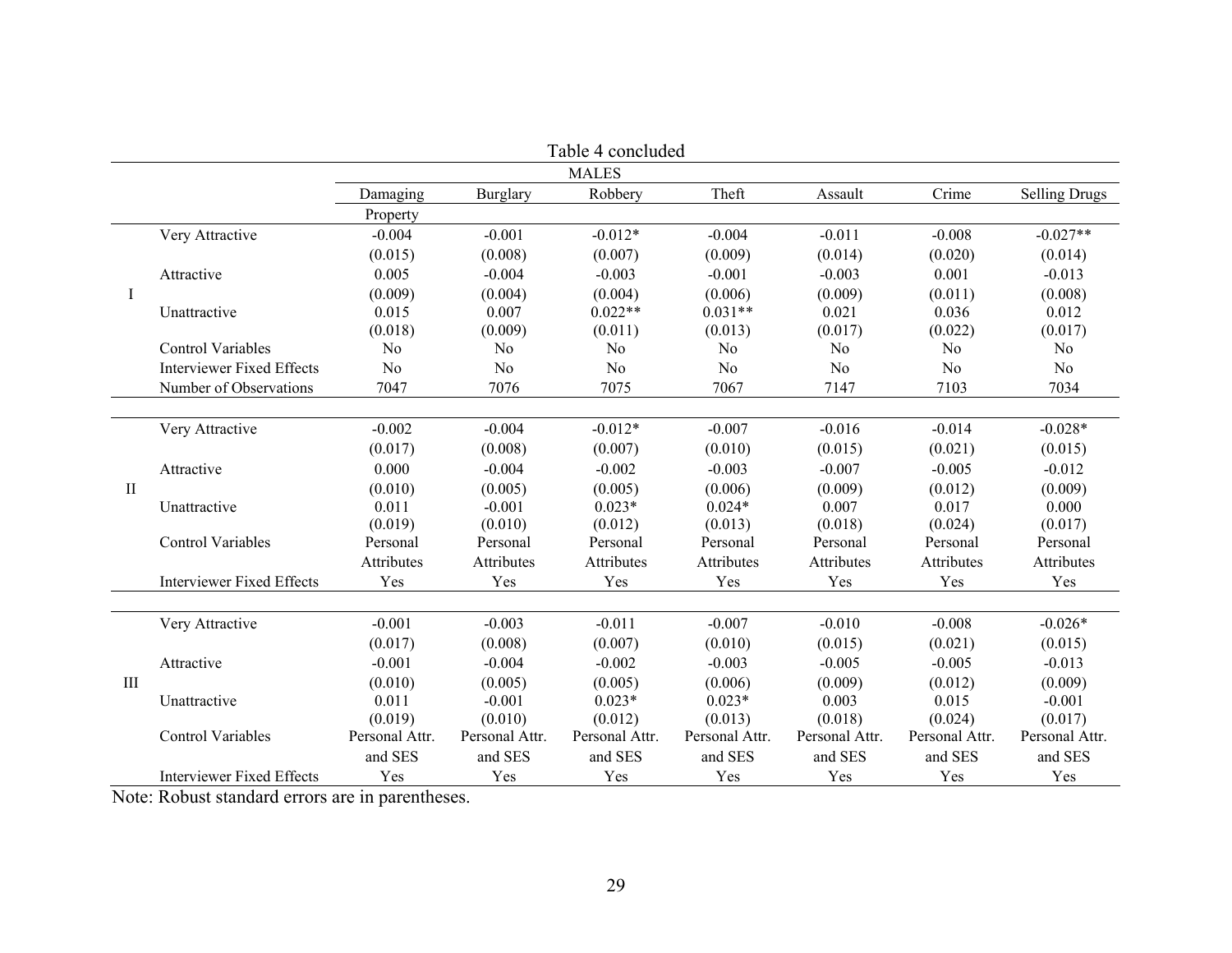|          | The lifect of Beauty on Crime and Treatment by the Criminal Justice System, Wave III |                |                |                |                |                |                |  |  |
|----------|--------------------------------------------------------------------------------------|----------------|----------------|----------------|----------------|----------------|----------------|--|--|
|          |                                                                                      |                |                | <b>FEMALES</b> |                | <b>MALES</b>   |                |  |  |
|          |                                                                                      | Detained       | Arrested       | Convicted      | Detained       | Arrested       | Convicted      |  |  |
|          | Very Attractive                                                                      | $-0.025***$    | $-0.019***$    | $-0.012***$    | $-0.016$       | $-0.011$       | $-0.008$       |  |  |
|          |                                                                                      | (0.009)        | (0.005)        | (0.003)        | (0.020)        | (0.017)        | (0.013)        |  |  |
|          | Unattractive                                                                         | $-0.007$       | $-0.004$       | $-0.002$       | 0.026          | 0.026          | 0.016          |  |  |
| Ι        |                                                                                      | (0.013)        | (0.009)        | (0.006)        | (0.023)        | (0.020)        | (0.016)        |  |  |
|          | <b>Control Variables</b>                                                             | N <sub>0</sub> | N <sub>0</sub> | N <sub>0</sub> | No             | N <sub>0</sub> | N <sub>0</sub> |  |  |
|          | <b>Interviewer Fixed Effects</b>                                                     | N <sub>0</sub> | No             | No             | N <sub>0</sub> | N <sub>0</sub> | N <sub>0</sub> |  |  |
|          | Number of Observations                                                               | 7966           | 7978           | 8015           | 7054           | 7093           | 7137           |  |  |
|          |                                                                                      |                |                |                |                |                |                |  |  |
|          | Very Attractive                                                                      | $-0.022**$     | $-0.018***$    | $-0.010***$    | $-0.006$       | $-0.004$       | $-0.005$       |  |  |
|          |                                                                                      | (0.010)        | (0.006)        | (0.004)        | (0.021)        | (0.018)        | (0.014)        |  |  |
|          | Unattractive                                                                         | $-0.006$       | 0.001          | 0.0004         | 0.030          | 0.029          | 0.013          |  |  |
| $\rm II$ |                                                                                      | (0.014)        | (0.009)        | (0.006)        | (0.024)        | (0.021)        | (0.017)        |  |  |
|          | <b>Control Variables</b>                                                             | Personal       | Personal       | Personal       | Personal       | Personal       | Personal       |  |  |
|          |                                                                                      | Attributes     | Attributes     | Attributes     | Attributes     | Attributes     | Attributes     |  |  |
|          | <b>Interviewer Fixed Effects</b>                                                     | Yes            | Yes            | Yes            | Yes            | Yes            | Yes            |  |  |
|          |                                                                                      |                |                |                |                |                |                |  |  |
|          | Very Attractive                                                                      | $-0.021**$     | $-0.016***$    | $-0.009**$     | $-0.001$       | 0.003          | 0.0005         |  |  |
|          |                                                                                      | (0.010)        | (0.006)        | (0.004)        | (0.021)        | (0.018)        | (0.014)        |  |  |
|          | Unattractive                                                                         | $-0.006$       | 0.001          | 0.0004         | 0.028          | 0.023          | 0.008          |  |  |
| Ш        |                                                                                      | (0.014)        | (0.009)        | (0.006)        | (0.024)        | (0.021)        | (0.017)        |  |  |
|          | <b>Control Variables</b>                                                             | Personal Attr. | Personal Attr. | Personal Attr. | Personal Attr. | Personal Attr. | Personal Attr. |  |  |
|          |                                                                                      | and SES        | and SES        | and SES        | and SES        | and SES        | and SES        |  |  |
|          | <b>Interviewer Fixed Effects</b>                                                     | Yes            | Yes            | Yes            | Yes            | Yes            | Yes            |  |  |

**Table 5 The Effect of Beauty on Crime and Treatment by the Criminal Justice System, Wave III**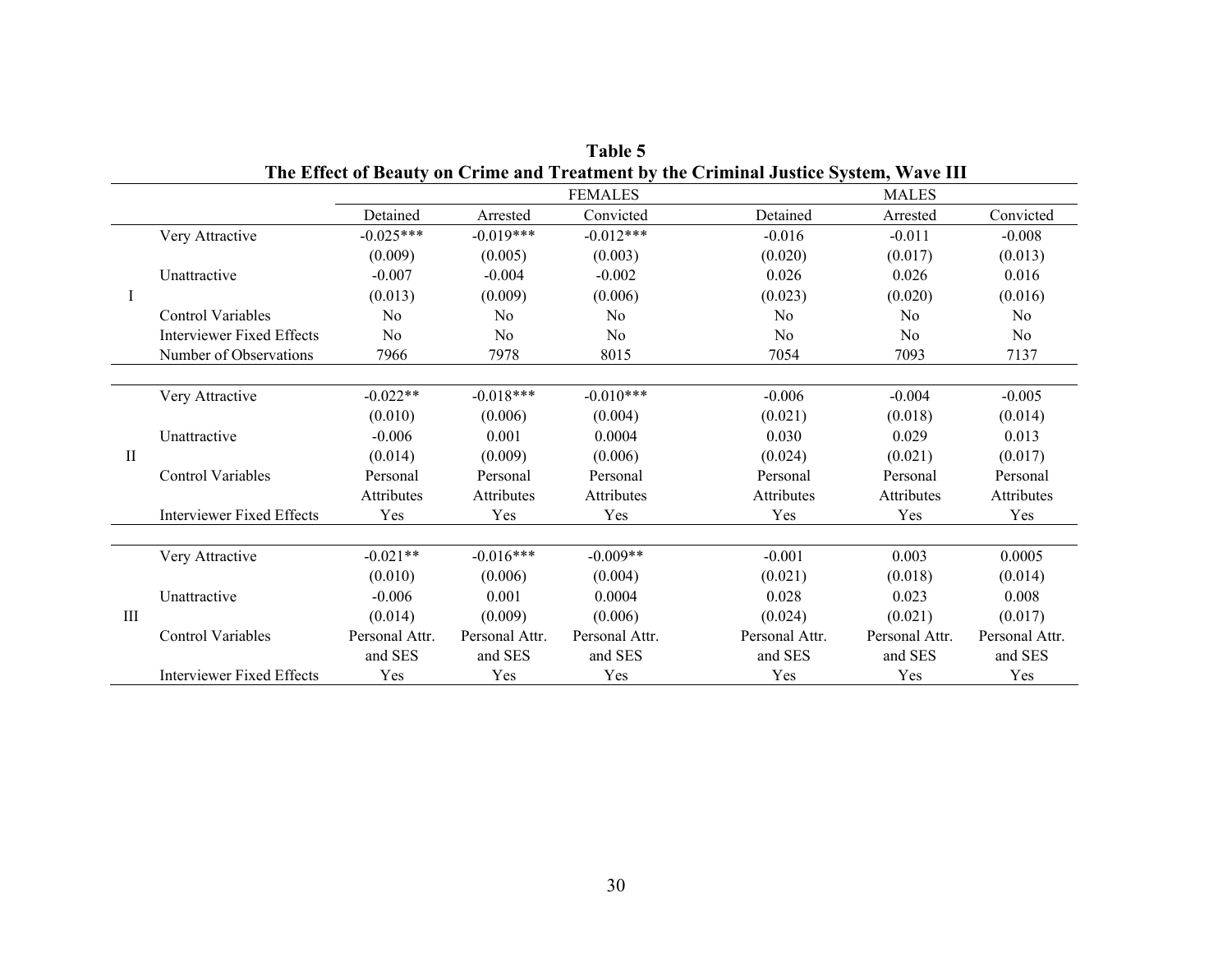| <b>Four-Way Classification</b> |                                  |                |                |                |                |                |                |  |
|--------------------------------|----------------------------------|----------------|----------------|----------------|----------------|----------------|----------------|--|
|                                |                                  |                | <b>FEMALES</b> |                |                | <b>MALES</b>   |                |  |
|                                |                                  | Detained       | Arrested       | Convicted      | Detained       | Arrested       | Convicted      |  |
|                                | Very Attractive                  | $-0.027***$    | $-0.020***$    | $-0.012***$    | $-0.014$       | $-0.009$       | $-0.007$       |  |
|                                |                                  | (0.010)        | (0.006)        | (0.004)        | (0.021)        | (0.017)        | (0.014)        |  |
|                                | Attractive                       | $-0.006$       | $-0.001$       | $-0.000$       | 0.005          | 0.007          | 0.003          |  |
| Ι                              |                                  | (0.008)        | (0.005)        | (0.004)        | (0.012)        | (0.010)        | (0.008)        |  |
|                                | Unattractive                     | $-0.010$       | $-0.004$       | $-0.002$       | 0.028          | 0.028          | 0.017          |  |
|                                |                                  | (0.014)        | (0.009)        | (0.006)        | (0.023)        | (0.020)        | (0.016)        |  |
|                                | <b>Control Variables</b>         | N <sub>0</sub> | N <sub>0</sub> | No             | N <sub>0</sub> | N <sub>0</sub> | No             |  |
|                                | <b>Interviewer Fixed Effects</b> | N <sub>0</sub> | N <sub>0</sub> | N <sub>o</sub> | N <sub>o</sub> | N <sub>0</sub> | N <sub>0</sub> |  |
|                                | Number of Observations           | 7966           | 7978           | 8015           | 7054           | 7093           | 7137           |  |
|                                |                                  |                |                |                |                |                |                |  |
|                                | Very Attractive                  | $-0.026**$     | $-0.018***$    | $-0.009**$     | $-0.005$       | 0.002          | $-0.003$       |  |
|                                |                                  | (0.010)        | (0.006)        | (0.004)        | (0.021)        | (0.019)        | (0.014)        |  |
|                                | Attractive                       | $-0.008$       | $-0.000$       | 0.002          | 0.004          | 0.013          | 0.005          |  |
| $\rm{II}$                      |                                  | (0.008)        | (0.006)        | (0.004)        | (0.013)        | (0.011)        | (0.009)        |  |
|                                | Unattractive                     | $-0.010$       | 0.001          | 0.001          | 0.032          | 0.034          | 0.015          |  |
|                                |                                  | (0.014)        | (0.010)        | (0.007)        | (0.024)        | (0.021)        | (0.017)        |  |
|                                | <b>Control Variables</b>         | Personal       | Personal       | Personal       | Personal       | Personal       | Personal       |  |
|                                |                                  | Attributes     | Attributes     | Attributes     | Attributes     | Attributes     | Attributes     |  |
|                                | <b>Interviewer Fixed Effects</b> | Yes            | Yes            | Yes            | Yes            | Yes            | Yes            |  |
|                                |                                  |                |                |                |                |                |                |  |
|                                | Very Attractive                  | $-0.025**$     | $-0.016**$     | $-0.008*$      | 0.001          | 0.010          | 0.003          |  |
|                                |                                  | (0.011)        | (0.007)        | (0.004)        | (0.021)        | (0.019)        | (0.014)        |  |
|                                | Attractive                       | $-0.008$       | 0.001          | 0.003          | 0.004          | 0.016          | 0.007          |  |
| III                            |                                  | (0.008)        | (0.006)        | (0.004)        | (0.013)        | (0.011)        | (0.008)        |  |
|                                | Unattractive                     | $-0.010$       | 0.001          | 0.002          | 0.030          | 0.029          | 0.010          |  |
|                                |                                  | (0.014)        | (0.010)        | (0.007)        | (0.024)        | (0.021)        | (0.017)        |  |
|                                | <b>Control Variables</b>         | Personal Attr. | Personal Attr. | Personal Attr. | Personal Attr. | Personal Attr. | Personal Attr. |  |
|                                |                                  | and SES        | and SES        | and SES        | and SES        | and SES        | and SES        |  |
|                                | Interviewer Fixed Effects        | Yes            | Yes            | Yes            | Yes            | Yes            | Yes            |  |

(Table 5 concluded)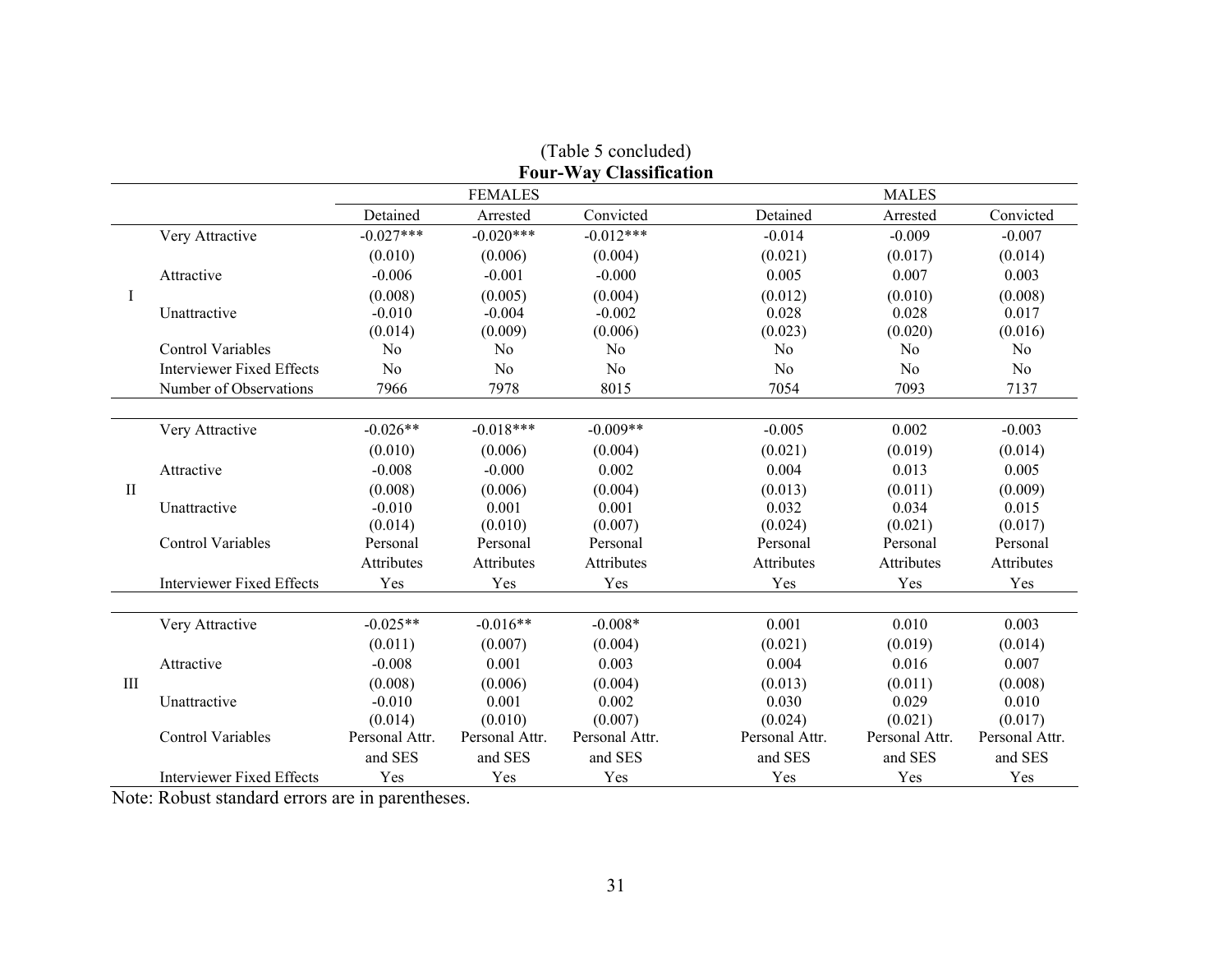|   | THU ETIUL OI DUAUUV CONGHUOHAI ON CTHIU, WAVU ILI |                |                |                |                |                |                |  |  |  |
|---|---------------------------------------------------|----------------|----------------|----------------|----------------|----------------|----------------|--|--|--|
|   |                                                   | <b>FEMALES</b> |                |                | <b>MALES</b>   |                |                |  |  |  |
|   |                                                   | Detained       | Arrested       | Convicted      | Detained       | Arrested       | Convicted      |  |  |  |
|   | Very Attractive                                   | $-0.016*$      | $-0.013**$     | $-0.007**$     | 0.002          | 0.005          | 0.002          |  |  |  |
|   |                                                   | (0.010)        | (0.006)        | (0.004)        | (0.020)        | (0.018)        | (0.014)        |  |  |  |
|   | Unattractive                                      | $-0.006$       | 0.000          | 0.000          | 0.021          | 0.017          | 0.003          |  |  |  |
| Ш |                                                   | (0.014)        | (0.009)        | (0.006)        | (0.023)        | (0.020)        | (0.017)        |  |  |  |
|   | Crime                                             | $0.143***$     | $0.099***$     | $0.048***$     | $0.232***$     | $0.174***$     | $0.112***$     |  |  |  |
|   |                                                   | (0.016)        | (0.013)        | (0.009)        | (0.014)        | (0.012)        | (0.010)        |  |  |  |
|   | Control Variables                                 | Personal Attr. | Personal Attr. | Personal Attr. | Personal Attr. | Personal Attr. | Personal Attr. |  |  |  |
|   |                                                   | and SES        | and SES        | and SES        | and SES        | and SES        | and SES        |  |  |  |
|   | Interviewer Fixed Effects                         | Yes            | Yes            | Yes            | Yes            | Yes            | Yes            |  |  |  |
|   | Number of Observations                            | 7920           | 7927           | 7961           | 7009           | 7043           | 7082           |  |  |  |

| Table 6                                             |  |
|-----------------------------------------------------|--|
| The Effect of Beauty Conditional on Crime, Wave III |  |

## Four-Way Classification

|   |                           |                           | <b>FEMALES</b>            |                           |                           | <b>MALES</b>              |                           |
|---|---------------------------|---------------------------|---------------------------|---------------------------|---------------------------|---------------------------|---------------------------|
|   |                           | Detained                  | Arrested                  | Convicted                 | Detained                  | Arrested                  | Convicted                 |
|   | Very Attractive           | $-0.020*$                 | $-0.012*$                 | $-0.005$                  | 0.004                     | 0.012                     | 0.005                     |
|   |                           | (0.011)                   | (0.006)                   | (0.004)                   | (0.021)                   | (0.018)                   | (0.014)                   |
|   | Attractive                | $-0.006$                  | 0.003                     | 0.004                     | 0.004                     | 0.016                     | 0.007                     |
| Ш |                           | (0.008)                   | (0.006)                   | (0.004)                   | (0.012)                   | (0.011)                   | (0.008)                   |
|   | Unattractive              | $-0.009$                  | 0.002                     | 0.002                     | 0.023                     | 0.022                     | 0.005                     |
|   |                           | (0.015)                   | (0.010)                   | (0.007)                   | (0.024)                   | (0.021)                   | (0.017)                   |
|   | Crime                     | $0.143***$                | $0.100***$                | $0.048***$                | $0.232***$                | $0.174***$                | $0.112***$                |
|   |                           | (0.016)                   | (0.013)                   | (0.009)                   | (0.014)                   | (0.012)                   | (0.010)                   |
|   | <b>Control Variables</b>  | Personal Attr.<br>and SES | Personal Attr.<br>and SES | Personal Attr.<br>and SES | Personal Attr.<br>and SES | Personal Attr.<br>and SES | Personal Attr.<br>and SES |
|   | Interviewer Fixed Effects | Yes                       | Yes                       | Yes                       | Yes                       | Yes                       | Yes                       |
|   | Number of Observations    | 7920                      | 7927                      | 7961                      | 7009                      | 7043                      | 7082                      |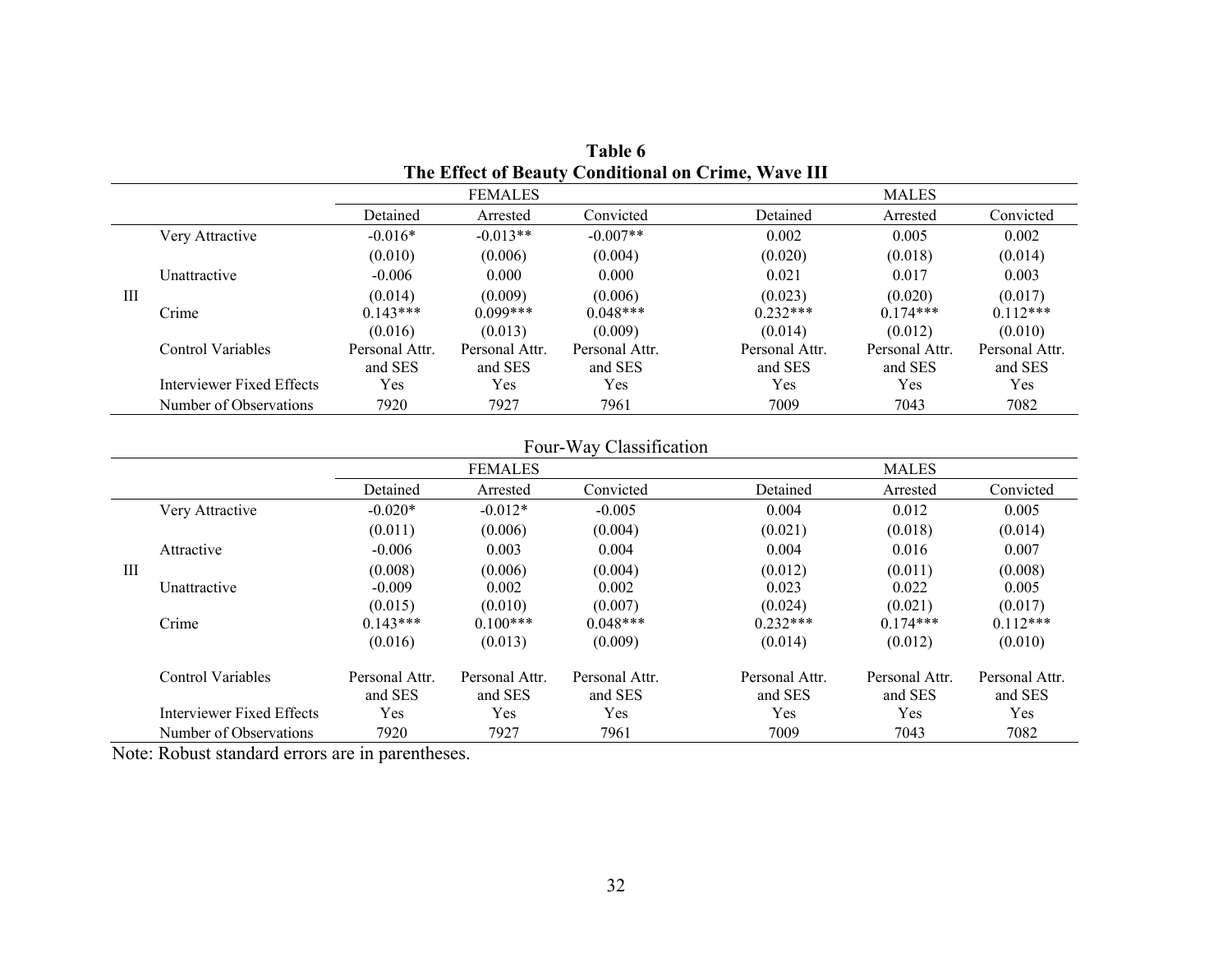| The Effect of Beauty on Crime, Waves I-III (Individuals with no missing beauty information)" |                          |                   |                 |                |               |                |                      |  |  |
|----------------------------------------------------------------------------------------------|--------------------------|-------------------|-----------------|----------------|---------------|----------------|----------------------|--|--|
|                                                                                              | <b>FEMALES</b>           |                   |                 |                |               |                |                      |  |  |
|                                                                                              |                          | Damaging          |                 |                |               |                |                      |  |  |
|                                                                                              |                          | Property          | <b>Burglary</b> | Robbery        | Theft         | Assault        | <b>Selling Drugs</b> |  |  |
|                                                                                              | Very Attractive          | $-0.022***$       | $-0.006*$       | $-0.005$       | $-0.005$      | $-0.002$       | $-0.008$             |  |  |
|                                                                                              |                          | (0.007)           | (0.003)         | (0.003)        | (0.006)       | (0.008)        | (0.008)              |  |  |
| I                                                                                            | Unattractive             | $0.014**$         | 0.002           | $0.006*$       | 0.001         | $0.025***$     | $0.011*$             |  |  |
|                                                                                              |                          | (0.007)           | (0.003)         | (0.004)        | (0.005)       | (0.007)        | (0.006)              |  |  |
|                                                                                              | <b>Control Variables</b> | No                | N <sub>0</sub>  | N <sub>0</sub> | No            | N <sub>0</sub> | No                   |  |  |
|                                                                                              |                          |                   |                 |                |               |                |                      |  |  |
|                                                                                              | Very Attractive          | $-0.019***$       | $-0.005$        | $-0.004$       | $-0.004$      | 0.001          | $-0.007$             |  |  |
|                                                                                              |                          | (0.007)           | (0.003)         | (0.003)        | (0.006)       | (0.009)        | (0.008)              |  |  |
| $\mathbf{I}$                                                                                 | Unattractive             | $0.015**$         | 0.001           | 0.005          | 0.0004        | $0.020***$     | $0.011*$             |  |  |
|                                                                                              |                          | (0.007)           | (0.003)         | (0.004)        | (0.005)       | (0.007)        | (0.006)              |  |  |
|                                                                                              | <b>Control Variables</b> | Personal          | Personal        | Personal       | Personal      | Personal       | Personal             |  |  |
|                                                                                              |                          | Attributes        | Attributes      | Attributes     | Attributes    | Attributes     | Attributes           |  |  |
|                                                                                              |                          |                   |                 |                |               |                |                      |  |  |
|                                                                                              | Very Attractive          | $-0.020***$       | $-0.005$        | $-0.003$       | $-0.004$      | 0.001          | $-0.007$             |  |  |
|                                                                                              |                          | (0.007)           | (0.003)         | (0.003)        | (0.006)       | (0.009)        | (0.008)              |  |  |
|                                                                                              | Unattractive             | $0.014*$          | 0.001           | 0.005          | 0.0003        | $0.018***$     | $0.011*$             |  |  |
| III                                                                                          |                          | (0.007)           | (0.003)         | (0.004)        | (0.004)       | (0.007)        | (0.006)              |  |  |
|                                                                                              | <b>Control Variables</b> | Personal &        | Personal $\&$   | Personal &     | Personal $\&$ | Personal &     | Personal &           |  |  |
|                                                                                              |                          | Family            | Family          | Family         | Family        | Family         | Family               |  |  |
|                                                                                              |                          | <b>Attributes</b> | Attributes      | Attributes     | Attributes    | Attributes     | Attributes           |  |  |

**Table 7 The Effect of Beauty on Crime, Waves I-III (Individuals with no missing beauty information)<sup>a</sup>**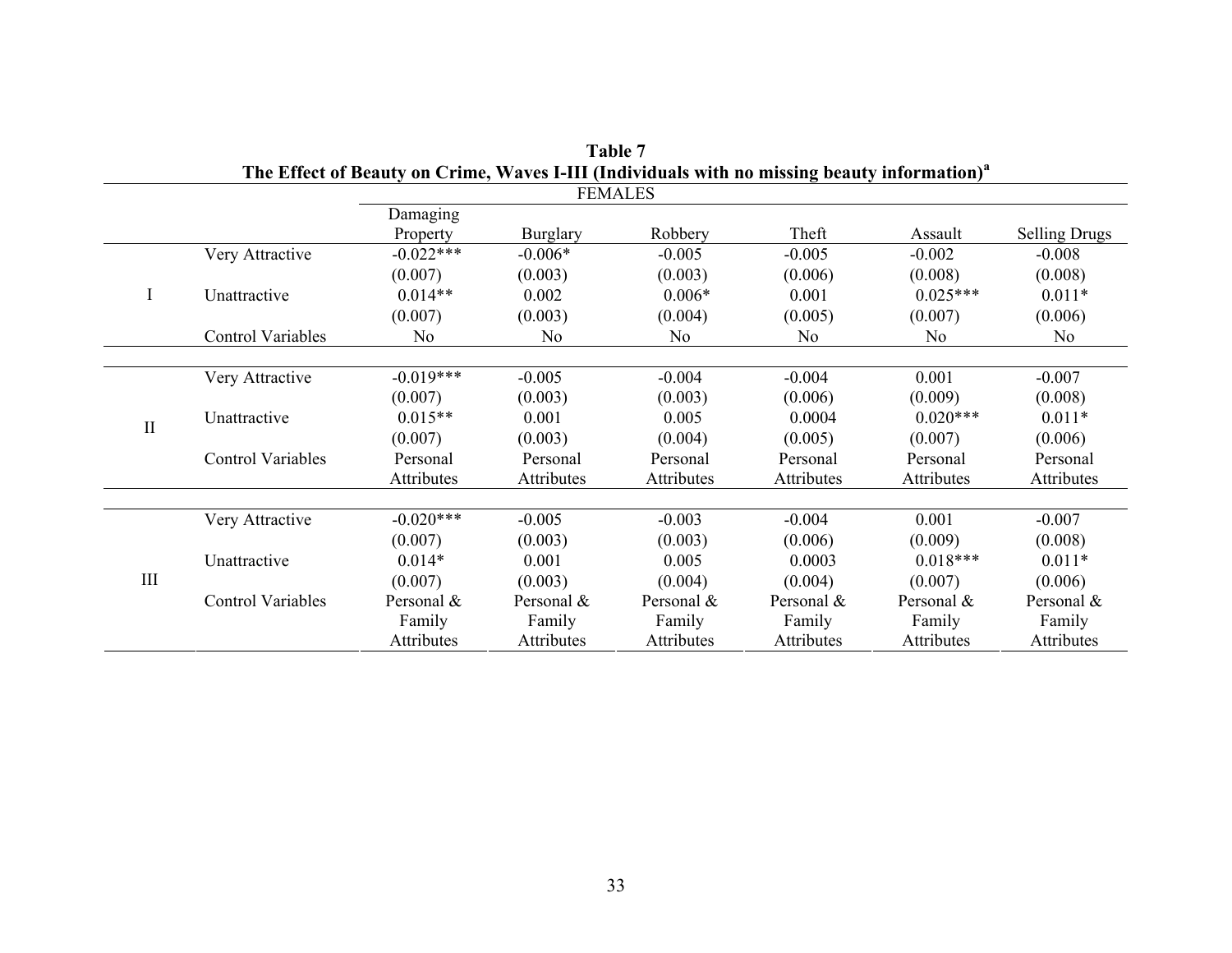| (Table 7 concluded) |                 |                      |                 |                |                |                |                      |  |
|---------------------|-----------------|----------------------|-----------------|----------------|----------------|----------------|----------------------|--|
| <b>MALES</b>        |                 |                      |                 |                |                |                |                      |  |
|                     |                 | Damaging<br>Property | <b>Burglary</b> | Robbery        | Theft          | Assault        | <b>Selling Drugs</b> |  |
|                     | Very Attractive | 0.001                | $-0.003$        | 0.003          | $-0.02$        | 0.007          | $-0.045*$            |  |
|                     |                 | (0.031)              | (0.015)         | (0.015)        | (0.015)        | (0.029)        | (0.023)              |  |
| I                   | Unattractive    | $-0.009$             | $-0.003$        | $0.011**$      | 0.002          | $0.017*$       | $0.017*$             |  |
|                     |                 | (0.010)              | (0.005)         | (0.005)        | (0.006)        | (0.010)        | (0.010)              |  |
|                     | Control         | N <sub>0</sub>       | No              | N <sub>0</sub> | N <sub>0</sub> | N <sub>0</sub> | N <sub>0</sub>       |  |
|                     | Variables       |                      |                 |                |                |                |                      |  |
|                     |                 |                      |                 |                |                |                |                      |  |
|                     | Very Attractive | 0.013                | $-0.0004$       | 0.005          | $-0.016$       | 0.011          | $-0.041*$            |  |
|                     |                 | (0.032)              | (0.015)         | (0.015)        | (0.015)        | (0.029)        | (0.023)              |  |
| $\mathbf{I}$        | Unattractive    | $-0.007$             | $-0.003$        | $0.009*$       | 0.001          | 0.014          | 0.015                |  |
|                     |                 | (0.010)              | (0.005)         | (0.005)        | (0.006)        | (0.010)        | (0.010)              |  |
|                     | Control         | Personal             | Personal        | Personal       | Personal       | Personal       | Personal             |  |
|                     | Variables       | Attributes           | Attributes      | Attributes     | Attributes     | Attributes     | Attributes           |  |
|                     |                 |                      |                 |                |                |                |                      |  |
|                     | Very Attractive | 0.010                | $-0.0003$       | 0.003          | $-0.016$       | 0.009          | $-0.040*$            |  |
|                     |                 | (0.031)              | (0.015)         | (0.015)        | (0.015)        | (0.029)        | (0.023)              |  |
| $\rm III$           | Unattractive    | $-0.005$             | $-0.003$        | $0.009*$       | 0.001          | 0.010          | $0.017*$             |  |
|                     |                 | (0.010)              | (0.005)         | (0.005)        | (0.006)        | (0.010)        | (0.010)              |  |
|                     | Control         | Personal &           | Personal &      | Personal &     | Personal &     | Personal &     | Personal &           |  |
|                     | Variables       | Family               | Family          | Family         | Family         | Family         | Family               |  |
|                     |                 | Attributes           | Attributes      | Attributes     | Attributes     | Attributes     | Attributes           |  |

Attributes Attributes Attributes Attributes Attributes Attributes Attributes Attributes Attributes Attributes<br>Attributes and all three ratings attractive and unattractive are determined by the sum of all three ratings assigned by different interviewers in three different waves.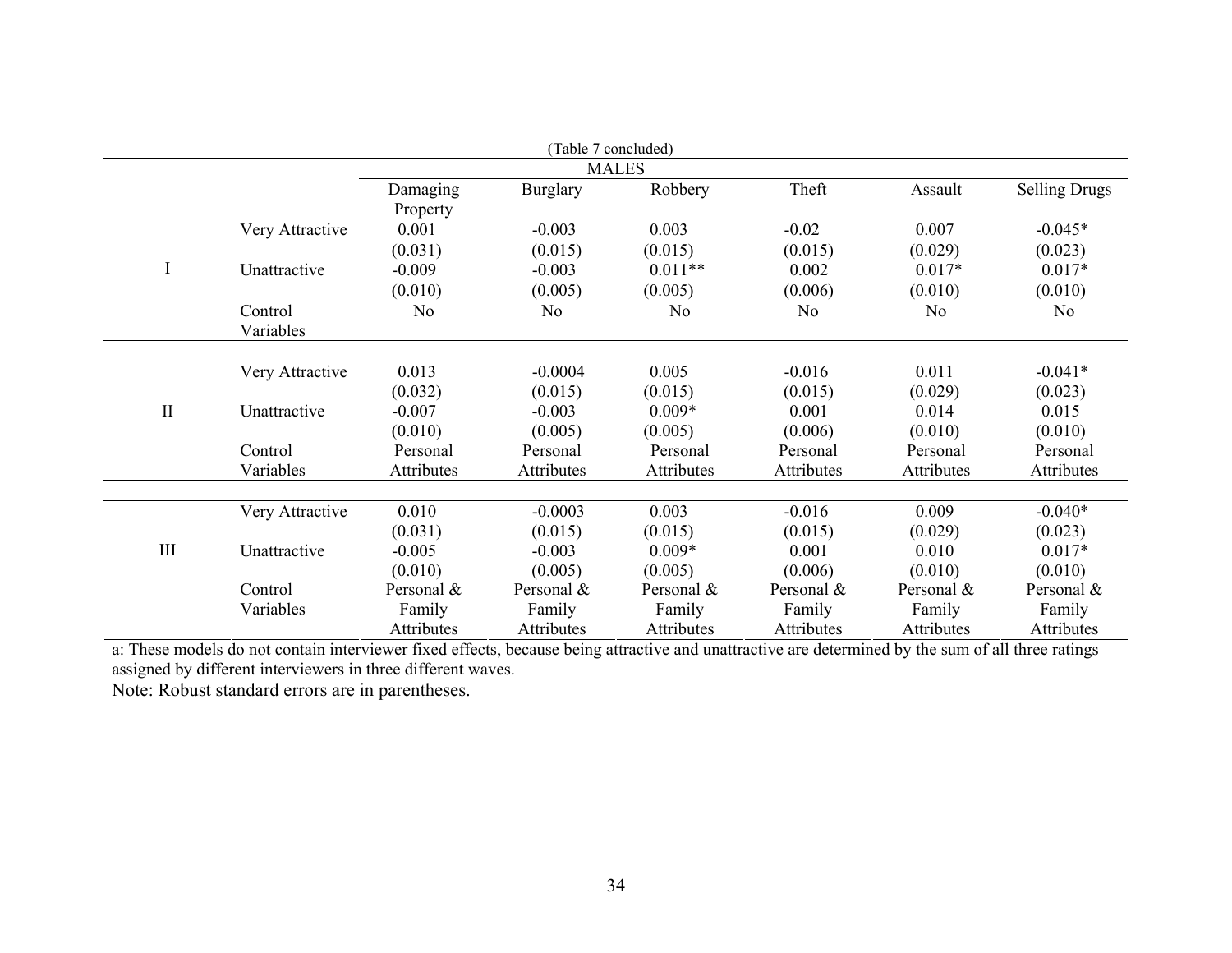|                           | Data set: Wave III |              |
|---------------------------|--------------------|--------------|
|                           | <b>FEMALES</b>     | <b>MALES</b> |
|                           | Log wages          | Log wages    |
| Very Attractive           | $0.066***$         | $0.108***$   |
|                           | (0.014)            | (0.024)      |
| Unattractive              | $-0.043**$         | $-0.045*$    |
|                           | (0.020)            | (0.025)      |
|                           | Personal $\&$      | Personal &   |
| <b>Control Variables</b>  | Family             | Family       |
|                           | Attributes         | Attributes   |
| Interviewer Fixed Effects | Yes                | Yes          |
| Number of observations    | 4,904              | 4,748        |

| Table 8                           |  |  |  |  |  |  |
|-----------------------------------|--|--|--|--|--|--|
| The Effect of Beauty on Wage Rate |  |  |  |  |  |  |
|                                   |  |  |  |  |  |  |

Data set: Waves I-III using individuals with no missing beauty information b

|                          | <b>FEMALES</b> | <b>MALES</b> |
|--------------------------|----------------|--------------|
|                          | Log wages      | Log wages    |
| Very Attractive          | $0.048***$     | $0.106***$   |
|                          | (0.019)        | (0.040)      |
| Unattractive             | $-0.075***$    | $-0.072***$  |
|                          | (0.013)        | (0.014)      |
|                          | Personal &     | Personal &   |
| <b>Control Variables</b> | Family         | Family       |
|                          | Attributes     | Attributes   |
| Number of observations   | 3,730          | 3,521        |

b: These models do not contain interviewer fixed effects, because being attractive and unattractive are determined by the sum of all three ratings assigned by different interviewers in three different waves.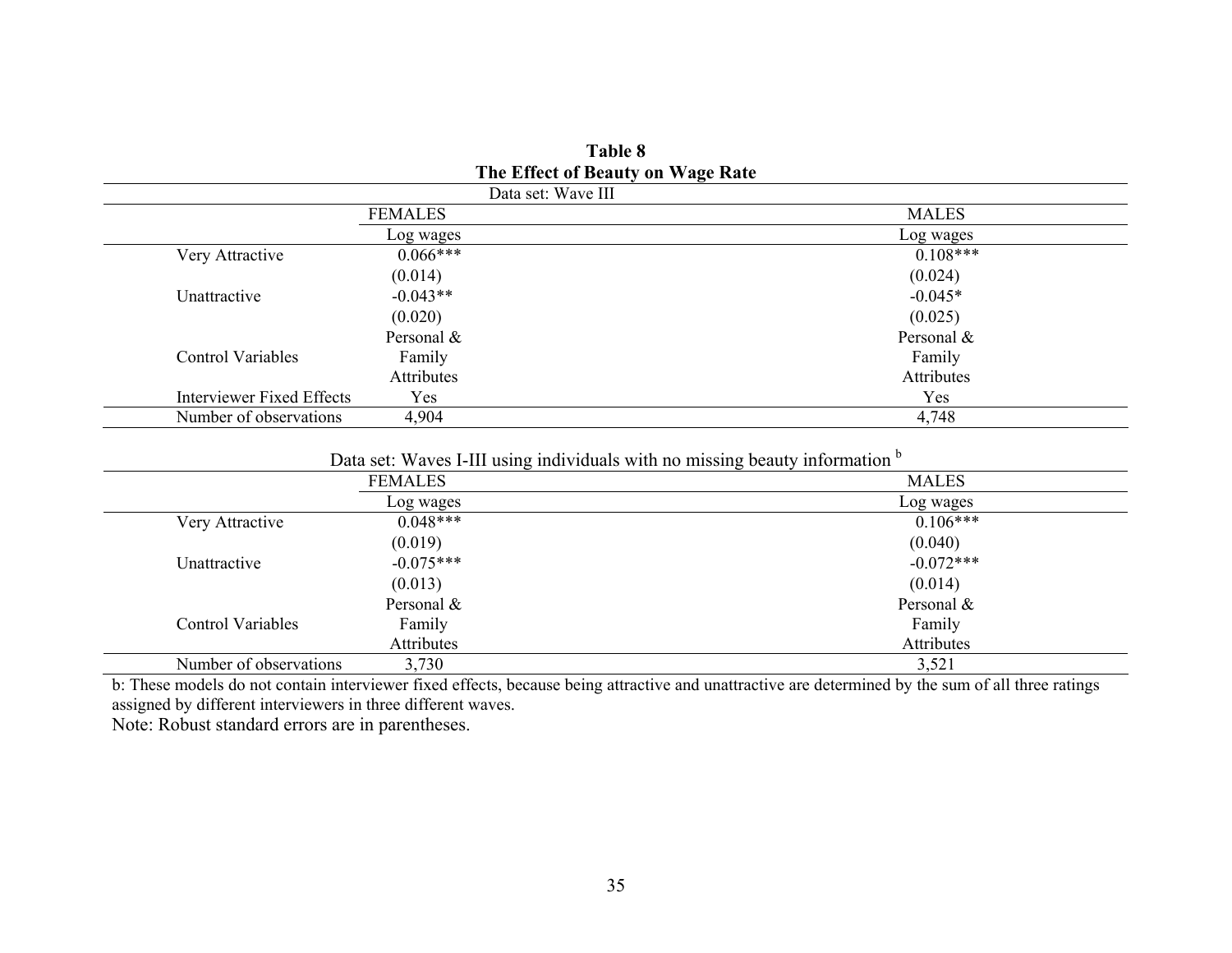|                                  |                   | Data set: Wave III |                   |            |
|----------------------------------|-------------------|--------------------|-------------------|------------|
|                                  | <b>FEMALES</b>    |                    | <b>MALES</b>      |            |
|                                  | <b>Test Score</b> | Expelled           | <b>Test Score</b> | Expelled   |
| Very Attractive                  | $3.161***$        | $-0.006$           | $3.951***$        | $-0.028**$ |
|                                  | (0.906)           | (0.006)            | (1.168)           | (0.012)    |
| Unattractive                     | $-2.381*$         | $0.028**$          | $-1.857$          | 0.024      |
|                                  | (1.216)           | (0.012)            | (1.328)           | (0.017)    |
|                                  | Personal $\&$     | Personal &         | Personal $\&$     | Personal & |
| <b>Control Variables</b>         | Family            | Family             | Family            | Family     |
|                                  | Attributes        | Attributes         | Attributes        | Attributes |
| <b>Interviewer Fixed Effects</b> | Yes               | Yes                | Yes               | Yes        |
| Number of observations           | 7,763             | 8,022              | 6,889             | 7,160      |

**Table 9 The Effect of Beauty on Human Capital Accumulation** 

Data set: Waves I-III using individuals with no missing beauty information <sup>c</sup>

|                          | <b>FEMALES</b> |               | <b>MALES</b>  |             |
|--------------------------|----------------|---------------|---------------|-------------|
|                          | Test Score     | Expelled      | Test Score    | Expelled    |
| Very Attractive          | $2.340*$       | $-0.004$      | $4.694**$     | $-0.058***$ |
|                          | (1.292)        | (0.008)       | (2.374)       | (0.017)     |
| Unattractive             | $-3.900***$    | $0.030***$    | $-3.726***$   | $0.035***$  |
|                          | (0.850)        | (0.007)       | (0.791)       | (0.010)     |
|                          | Personal $\&$  | Personal $\&$ | Personal $\&$ | Personal &  |
| <b>Control Variables</b> | Family         | Family        | Family        | Family      |
|                          | Attributes     | Attributes    | Attributes    | Attributes  |
| Number of observations   | 5,954          | 6,131         | 5,209         | 5,404       |

c: These models do not contain interviewer fixed effects, because being attractive and unattractive are determined by the sum of all three ratings assigned by different interviewers in three different waves.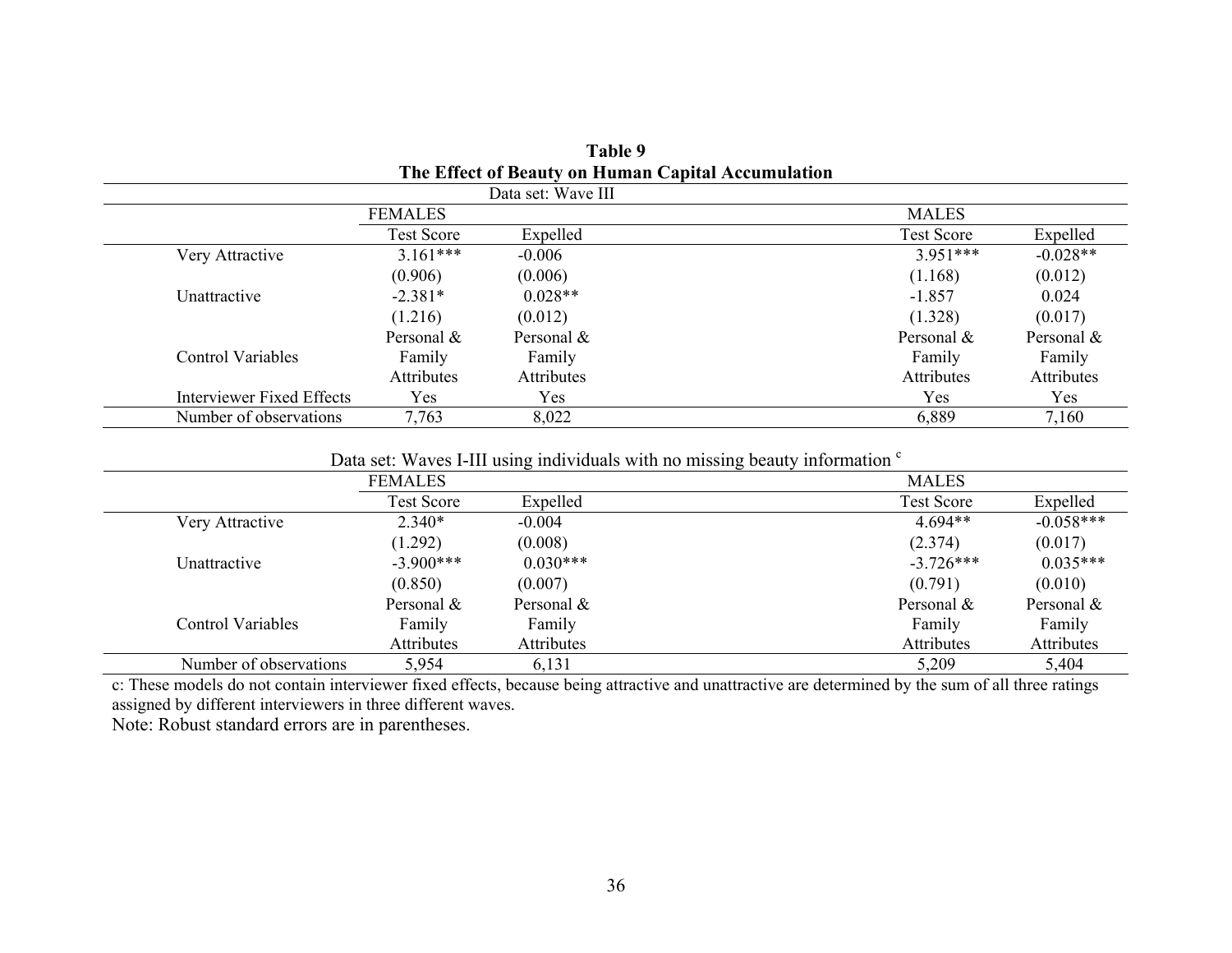#### **References**

- Becker, Gary S., "Crime and Punishment: An Economic Approach," Journal of Political Economy, 1968, 76:169-217.
- Biddle, Jeff E. and Daniel S. Hamermesh, "Beauty, Productivity, and Discrimination: Lawyers' Looks and Lucre," Journal of Labor Economics, 1998, vol. 16, No. 1.
- Block, M. and M. Heineke, "A Labor Theoretic Analysis of the Criminal Choice," The American Economic Review, 1975, 314-25.
- Bull and Rumsey, "The Social Psychology of Facial Appearance" Springer-Verlag, New York, 1988.
- Corman, Hope and H. Naci Mocan, "A Time-Series Analysis of Crime, Deterrence, and Drug Abuse in New York City," American Economic Review, Vol. 90, No. 3, June 2000, pp. 584-604.
- Ehrlich, Isaac. "Participation in Illegitimate Activities: A Theoretical and Empirical Investigation," Journal of Political Economy, 1973, V81, 521-565.
- Gould, Eric D., David B. Mustard and Bruce A. Weinberg, "Crime Rates and Local Labor Market Opportunities in the United States: 1977-1997," The Review of Economics and Statistics, vol. 84, no. 1 (2002).
- Grogger, Jeffrey T., "Market Wages and Youth Crime," Journal of Labor Economics, Vol. 16, No. 4, October 1998, pp. 756-791.
- Hamermesh, Daniel S. and Jeff E. Biddle, "Beauty and the Labor Market," The American Economic Review, 1994, vol. 84, No. 5.
- Hamermesh, Daniel S, Xin Meng, and Junsen Zhan, "Dress for Success Does Primping Pay?" Labour Economics, 2002, 9:361-373.
- Harper, Barry, "Beauty, Stature and the Labour Market: A British Cohort Study," Oxford Bulletin of Economics and Statistics, 2000, 62, Special Issue.
- Hatfield, Elaine, and Susan Sprecher, Mirror, Mirror…: The Importance of Looks in Everyday Life, Albany, NY: State University of New York Press, 1986.
- Levitt, Steven D.; "The Effect of Prison Population Size on Crime Rates: Evidence from Prison Overcrowding Litigation." The Quarterly Journal of Economics, vol 3, No 2, p319-351, May 1996.
- Levitt, Steven, "Juvenile Crime and Punishment," Journal of Political Economy, 1998; 106(6): 1156-85.